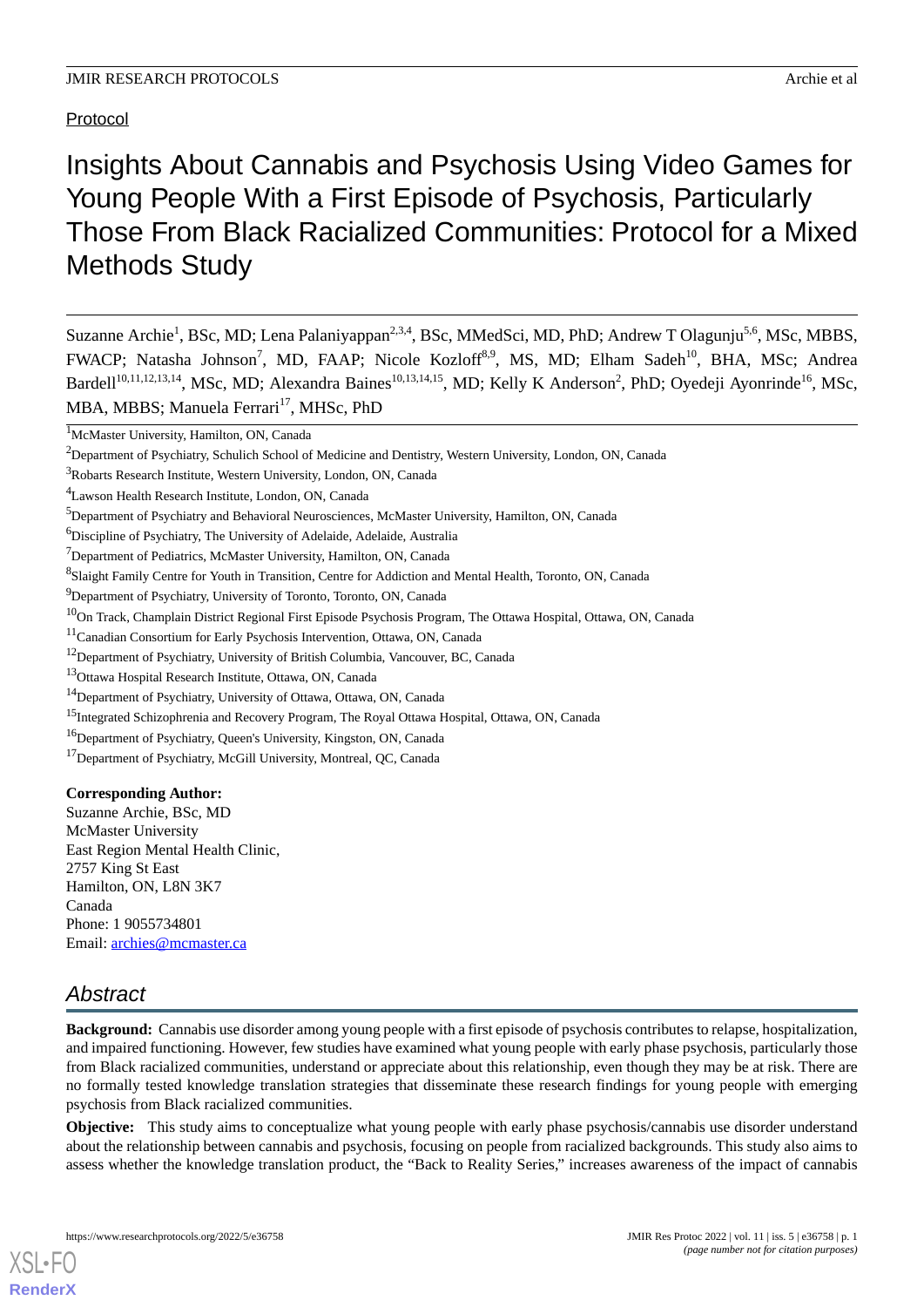use on psychosis from the perspectives of young people with emerging psychosis and cannabis use disorder from Black African and Caribbean communities.

**Methods:** Qualitative analysis will reveal themes from qualitative interviews about cannabis and psychosis from the perspectives of young people with emerging psychosis and cannabis use disorder from Black African and Caribbean communities. Perceptions before and after exposure to the Back to Reality Series will be qualitatively analyzed. A control game will be used for comparison, and scores on a quiz after playing the Back to Reality Series will be quantitatively analyzed to establish whether the Back to Reality Series raises awareness of the effects of cannabis on psychosis. An advisory council involving young people from Black communities, family members, and clinicians will bring community perspectives to this research.

**Results:** We began recruiting participants for this study in September 2021. We will complete data collection on demographic and clinical factors, qualitative interviews, and quantitative assessments of the Back to Reality Series.

**Conclusions:** The voices of young people from racialized backgrounds will generate preliminary data to inform early psychosis programs, addressing cannabis use in this population. The findings may advance the use of a new knowledge translation product that deals with gaps in knowledge about cannabis use for people experiencing early phase psychosis, particularly those from racialized communities.

**International Registered Report Identifier (IRRID):** DERR1-10.2196/36758

*(JMIR Res Protoc 2022;11(5):e36758)* doi: [10.2196/36758](http://dx.doi.org/10.2196/36758)

### **KEYWORDS**

first-episode psychosis; cannabis use; knowledge translation; Black youth; video games

# *Introduction*

#### **Background**

Regular cannabis use (3 times a week or more) is widely recognized as a significant risk factor for relapse of psychosis among young people under 25 years experiencing emerging psychosis [\[1](#page-8-0),[2\]](#page-8-1). Hospitalizations for cannabis-related psychotic disorders in Canada have increased significantly from 2006 to 2015 [\[3](#page-8-2)]. Although the association is complex and multi-directional, variables that moderate this relationship include the age of first use [[4\]](#page-8-3), the frequency of use [\[4](#page-8-3)], the genetic vulnerability for schizophrenia [[5-](#page-8-4)[7](#page-9-0)], the delta-9-tetrahydrocannabinol (THC) content of cannabis [[8\]](#page-9-1), and previous psychosis symptoms [\[4](#page-8-3),[8\]](#page-9-1). The higher the THC content, the greater the risk [[4,](#page-8-3)[8](#page-9-1)]. Unfortunately, the people who would benefit the most from this information are often the least likely to know about it [\[9](#page-9-2),[10\]](#page-9-3).

Studies suggest that patients experiencing a first episode of psychosis, who used cannabis but stopped, had fewer hospitalizations and had better functioning than those who never used or those who did not stop using [[11\]](#page-9-4). Compared with those who stopped, patients with a first episode of psychosis and ongoing marijuana use were significantly more likely to relapse and experience readmissions [\[1](#page-8-0)].

There are no established therapies for cannabis use disorder in patients with a first episode of psychosis [[12\]](#page-9-5). Pharmacotherapies have not yet been shown to be effective in this population [\[13](#page-9-6)]. Cognitive behavioral therapy (CBT) and motivational interviewing are not more effective than early psychosis intervention services alone for patients with a first episode of psychosis and cannabis use disorder [[13](#page-9-6)[,14](#page-9-7)]. Early psychosis intervention services provide care to youth and young people experiencing a first episode of psychosis [[15\]](#page-9-8), which can significantly reduce substance use [[16\]](#page-9-9), but many patients with a first episode of psychosis do not improve their substance use disorders or engage in substance use treatments [[16\]](#page-9-9). Novel

[XSL](http://www.w3.org/Style/XSL)•FO **[RenderX](http://www.renderx.com/)** strategies are needed to augment the therapy offered by early psychosis intervention programs.

### **Insight About Cannabis and Psychosis**

To gain insight, young people must first appreciate what psychosis is and the impact cannabis could have on their recovery. Increasing insight about the impact of cannabis use upon relapse might improve outcomes among young people with a first episode of psychosis and cannabis use disorder, primarily if this insight has occurred early in treatment. However, few studies have examined what young people with early phase psychosis understand about this relationship, even though they may be the ones most at risk. Few studies explore the viewpoints of people experiencing a first episode of psychosis on the link between substances of abuse and psychosis, let alone cannabis use. Most qualitative studies focus on people experiencing chronic illness [[17\]](#page-9-10). However, there may be differences in how people with chronic schizophrenia conceptualize the impact of cannabis use on their health compared to those with emerging psychosis [\[18](#page-9-11)].

One of the few qualitative studies capturing participants' perspectives with a first episode of psychosis found a wide variety of beliefs [\[18](#page-9-11)]. Some patients drew connections between substances of abuse and the onset of psychosis. In contrast, others were unaware or did not believe there was an association [[18\]](#page-9-11). Young people experiencing a first episode of psychosis reported several benefits of cannabis or other substances. Cannabis and other substances were viewed as social lubricants, enhancing the social milieu they experienced with their friends [[19\]](#page-9-12). They felt it was a pleasurable activity that reduced anxiety, increased creativity, and increased enjoyment of music [[19\]](#page-9-12). However, these young people also expressed concerns about their substance use [[19\]](#page-9-12). This Canadian qualitative study suggested that some participants thought that cannabis use was more likely to trigger psychosis experiences compared with other substances [\[19](#page-9-12)]. Moreover, this study indicated that participants believed substances of abuse helped normalize their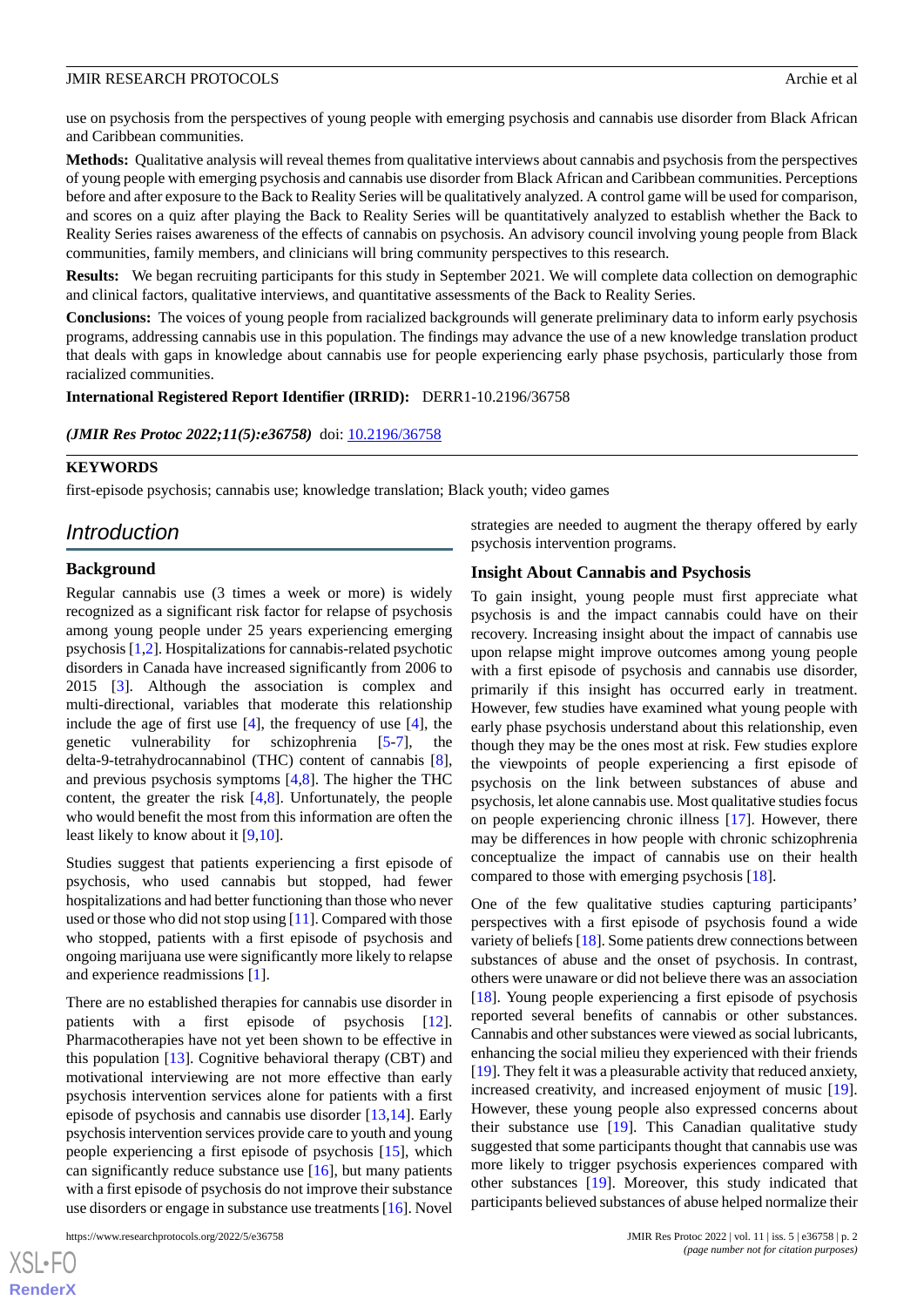altered perceptions because their peer group shared time-limited yet similar psychosis-like experiences [\[19](#page-9-12)]. However, none of these studies focused specifically on cannabis.

Researchers and service providers need to understand what young people with emerging psychosis believe about cannabis. Understanding their perspectives may support the creation of targeted and effective strategies with the potential to improve their insight and ultimately engage them in cannabis reduction strategies. This need may be particularly poignant for young people with cannabis use disorder and a first episode of psychosis from racialized backgrounds.

#### **Racialized Groups, Psychosis, and Cannabis**

Compared with the native-born population, higher rates of psychosis incidence in Ontario have been reported among Black racialized immigrants to Canada [[20\]](#page-9-13). For Black communities, cannabis use is built on a history of stigma, negative stereotypes, and criminalization [[21\]](#page-9-14). Compared with young people from other ethnic groups, Black youth may be more susceptible to the adverse mental effects of cannabis use because of health and legal inequities. Significantly more patients with a first episode of psychosis and a substance use disorder, including cannabis, were arrested compared with their nonsubstance abusing counterparts, regardless of ethnicity [[16\]](#page-9-9). However, an arrest may have more lasting consequences for young people from Black communities. More specifically, the self-reported rates of cannabis use in Toronto (2018) were higher for nonracialized youth under 19 years (39% nonracialized versus 14% Black). However, about 15% of underage Black youth were detained for bail hearings for cannabis possession. In comparison, only 3% from the comparable nonracialized group [[22\]](#page-9-15) experienced this consequence, suggesting underage Black youth experience more punitive legal ramifications when arrested for cannabis. A Canadian study involving adult respondents revealed a significantly higher odds ratio of problematic cannabis use among respondents who self-identified as Black Caribbean compared with the general Canadian population and people of Black African ethnicity [\[23](#page-9-16)]. The researchers defined "problematic use" as a pattern of use with a high probability of harm based on the World Health Organization Alcohol, Smoking, and Substance Involvement Screening Tool [\[23](#page-9-16)]. Heavy cannabis use appears to be more correlated with youth experiencing psychosis compared with other conditions. Black youth with a first episode of psychosis had a significantly higher frequency of cannabis use and smoked significantly more "joints" than Black youth with other mental health conditions [[24\]](#page-9-17). In summary, these studies highlight the need for early intervention to support Black youth with emerging psychosis. Culturally grounded substance abuse programs exist for Black racialized communities, but these programs do not address psychosis [\[25](#page-9-18)]. A "one-size-fits-all" approach may not work for racialized groups who may need more targeted initiatives [\[26](#page-10-0)].

#### **Video Games**

 $XSJ \cdot F$ **[RenderX](http://www.renderx.com/)**

Serious game design principles incorporate the following conceptual framework: learning by players, storytelling within the game, interactive gameplay, and user experiences to promote emotional engagement and prosocial attitudes [\[27](#page-10-1)]. At present,

video games are an underused medium in health care, despite growing evidence supporting their educational effectiveness. A meta-analysis of randomized controlled trials on the effectiveness of serious video games revealed a significant increase in knowledge transfer among youth with chronic conditions compared with control games [[28\]](#page-10-2). Serious video games can be a form of simulation-based training, testing new ideas and skills through interactive play [\[27](#page-10-1),[29](#page-10-3)[,30](#page-10-4)]. Playing video games was ranked as one of the top 10 favorite activities among youth attending an early psychosis intervention program. Over 80% had access to smartphones and computers [[31\]](#page-10-5). Video game technology helps depict psychosis-like experiences. A commercial video game, *Debris*, which was created with input from an industry-academia partnership, weaved psychosis simulations into the gameplay experience [[32\]](#page-10-6) as a means to mobilize concepts about psychosis to a general audience. Moonray Studios of Hamilton sold it to PlayStation 4 in 2019. *On Track<The Game* was designed to promote engagement in care among young people who have experienced a first episode of psychosis [\[33](#page-10-7)]. Qualitative and quantitative analyses revealed a significant increase in hope, engagement, empowerment, and recovery attitudes at baseline and 2 weeks after playing the game. Participants had an opportunity to use the interactivity to learn about psychosis and practice coping skills [\[33](#page-10-7)]. Virtual reality technology significantly reduced auditory hallucinations and paranoia among participants with a first episode of psychosis, when combined with CBT [\[34](#page-10-8)]. *Sparx* is a video game that uses avatars to train players to use CBT skills and has been shown to treat depression among adolescents [[35\]](#page-10-9). Finally, successful strategies have combined multimedia campaigns and technology with community programs at schools or family doctors' offices [\[36](#page-10-10)].

### **Rationale**

The Back to Reality Series is an innovation using a medium that appeals to a traditionally more challenging cohort to engage in treatment. By simulating the experience of psychosis, the Back to Reality Series is expected to improve appreciation of the impact of cannabis use on psychosis. To date, the Back to Reality Series is the only set of video games in Canada or internationally that addresses cannabis use, pathways to care, and the risk of psychosis, inspired by data derived from studies involving people of Black African and Caribbean descent with a first episode of psychosis [\[37](#page-10-11)[-39\]](#page-10-12). This project aims to evaluate the feasibility of the Back to Reality Series as a knowledge translation product for young people experiencing a first episode of psychosis, particularly those from Black communities. This knowledge translation approach aims to effectively disseminate the research knowledge to those who might benefit from understanding the risks.

This study will reveal how racial identity, gender, psychosis, and cannabis use intersect and uniquely impact the lives of young people with a first episode of psychosis and cannabis use disorder from Black racialized communities. It will involve a series of qualitative interviews and conversations with participants about cannabis and psychosis, digging deeper into their experiences to understand how these episodes shaped them. We explore what sets young people of Black African and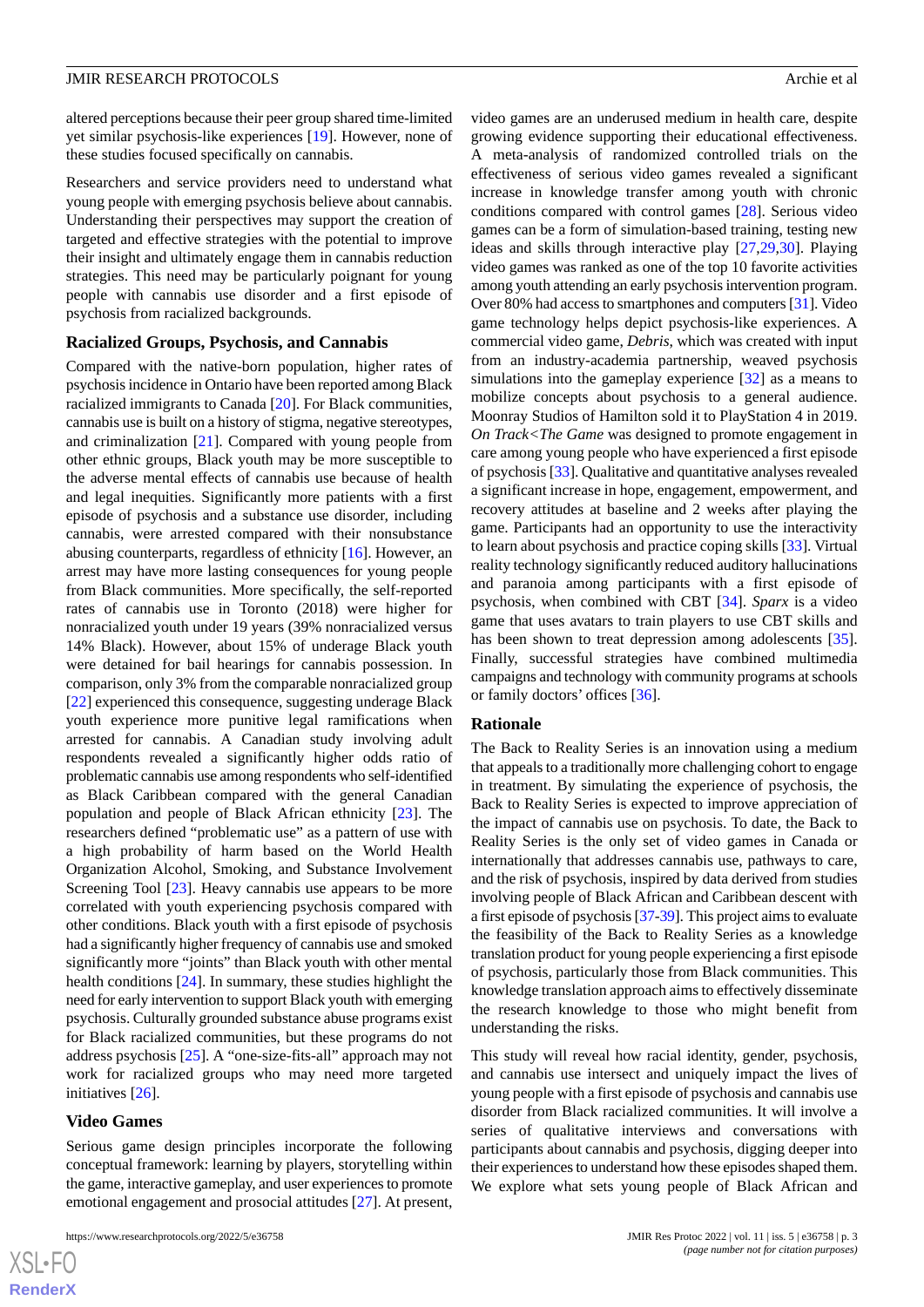Caribbean descent apart from other ethnicities regarding their cannabis use.

### **Study Aims**

#### *Perspectives on Cannabis and Psychosis*

This study will examine the perceptions of the mental health effects of cannabis on psychosis based on young people's perspectives among Black African and Caribbean first- or second-generation immigrants with a first episode of psychosis and a cannabis use disorder. These perceptions will be explored before and after the use of the Back to Reality Series. To this end, the study will examine narratives, opinions, and personal experiences to elucidate how the relationship between cannabis and psychosis is processed to appreciate why they think the way they do. The study will outline the participants' understanding of the emotional, social, and mental health impacts of ongoing cannabis use on the first episode of psychosis. We will explore stories about the perceptions of the benefits and harms of cannabis, applying a race and gender lens to glean perspectives before and after playing the Back to Reality Series.

### *Insight and Knowledge Acquisition*

The second objective is to establish the feasibility of using the Back to Reality Series to translate knowledge about the mental health effects of cannabis. Knowledge acquisition will be measured by comparing scores on a quiz after playing the Back to Reality Series versus a control game. After playing whichever game remains, the participants' perceptions of the effects of cannabis use on psychosis will be explored to converge qualitative data before and after playing the Back to Reality Series.

# *Development of a Strong Participatory and Community Engagement Component*

The third objective is to develop a strong participatory and community engagement component based on the inclusion of an advisory council. The proposal builds on co-creation and capacity building, which increases the project's community relevance.

# *Methods*

### **Design**

 $XS$ -FO **[RenderX](http://www.renderx.com/)**

This mixed methods study aims to conceptualize what young people with early phase psychosis/cannabis use disorder understand about the relationship between cannabis and psychosis, focusing on people from racialized backgrounds. All aspects of the research will be conducted virtually. Participants will be interviewed over Zoom, and the interviews will be video and audio recorded to observe emotional responses and to produce verbatim transcripts for qualitative analysis. Consent will be obtained over the Zoom platform. The research staff consisting of research students, research assistants, and a research coordinator will be invited to self-identify as one of the designated underrepresented groups in their cover letter (Black or person with lived experiences of psychosis and cannabis use). This process will help to increase concordance between researchers and participants, and foster safe spaces for dialogue around complex issues such as race and cannabis use

[[40\]](#page-10-13). The principal investigator will train the research staff. An advisory council will help create a knowledge dissemination plan involving the Back to Reality Series to generate ideas about promoting it to early psychosis intervention services and Black racialized communities. A French-language version of the Back to Reality Series is currently being developed, and 10 French-language participants will be recruited for this small-scale demonstration project once completed. The details of this protocol will be published elsewhere once the games have been translated into French.

### **Ethics Approval**

Ethics approval has been obtained from the Hamilton Integrated Research Ethics Board (number 13417) and the Western Research Health Sciences Research Ethics Board in London, Ontario. Full approval was granted May 27, 2021 until April 20, 2022. On April 9, 2022 received an annual approval extension from April 20, 2022 to April 20, 2023. We are awaiting approval from the Toronto Academic Health Sciences Network, the Ottawa Health Science Network Research Ethics Board, and the Research Ethics Board of the CIUSSS de l'Ouest-de-l'île-de-Montréal.

### **Community Engagement**

The advisory council will involve Black community members, clinicians, family members, Black youth, and young people with lived experiences. It will include engagement of the following community partners: young people from the Free for All Foundation, a charitable organization serving families and youth from Black communities in Brampton, Ontario; the Institute for the Advancement of Mental Health (formerly the Schizophrenia Society of Ontario), serving people with serious mental illness and their family members; and the Early Psychosis Intervention in Ontario Network, which involves over 50 early psychosis intervention clinical programs throughout the province of Ontario. The members will not be participants in the study. It is not a steering committee because the advisory council does not manage the operations of the research, manage the research progress, or conduct the research. The advisory council members advise the researchers about the research priorities and interpretations about the participants' perspectives on cannabis and psychosis, as well as their insights and knowledge acquisition after playing the game. The advisory council will engage in quarterly knowledge exchange meetings to (1) help develop a plan to disseminate the Back to Reality Series for young people, particularly youth from Black racialized communities, (2) reflect upon and review educational content inspired by the video games, (3) monitor and review the representation of psychosis and Black or racialized persons within the research findings, (4) give feedback about qualitative analysis of the findings, and (5) help integrate the Back to Reality Series into early intervention care or use by community agencies.

To create an environment where community members and people with lived experiences feel supported in participating in the research process, the advisory council will adopt the guidelines promoted by the Strategy for Patient-Oriented Research of the Canadian Institute for Health Research [[41\]](#page-10-14) as follows: mutual respect, clarification of roles, co-creation of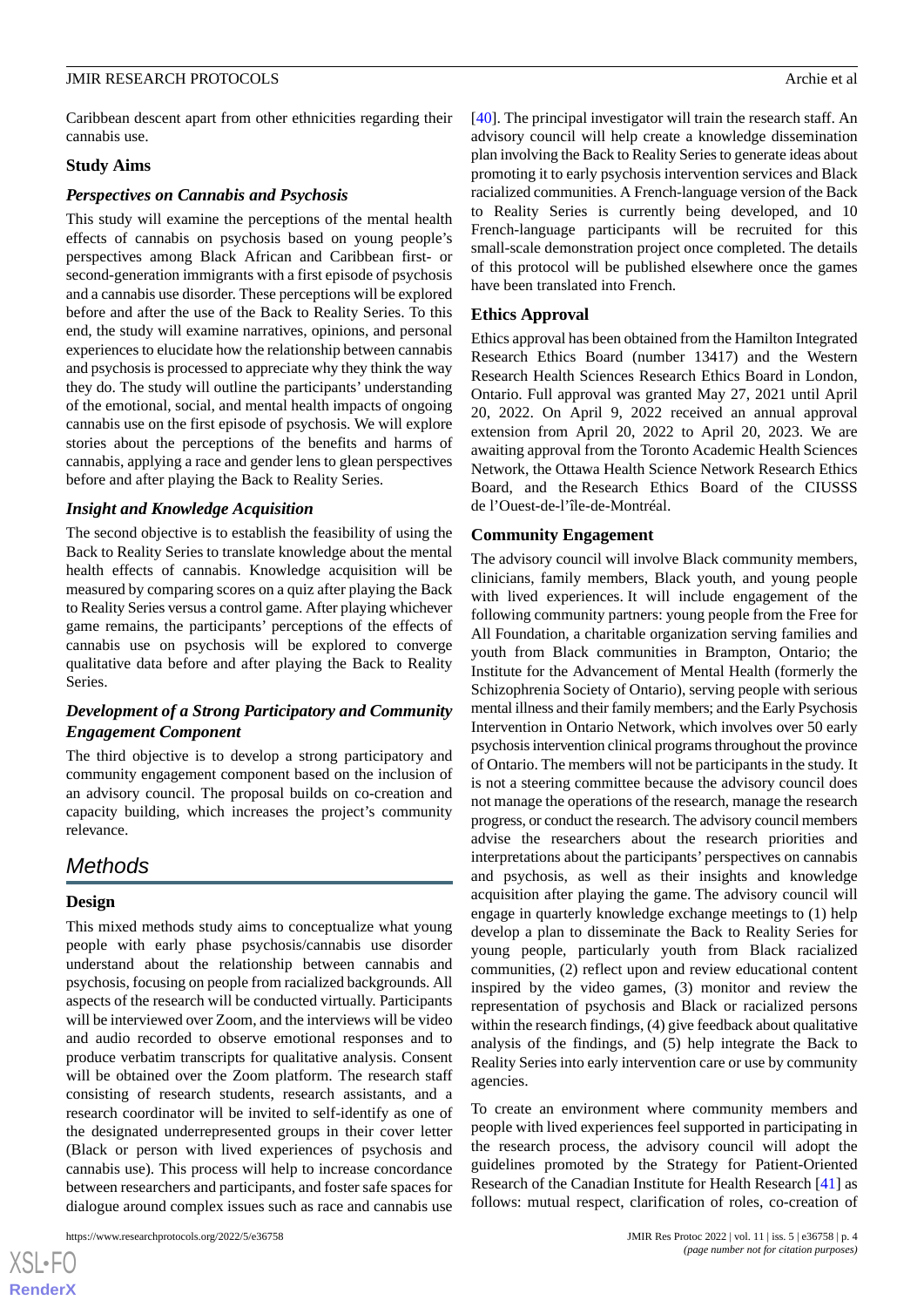knowledge, support and build on equity, diversity, and inclusion principles.

### **The Back to Reality Series and the Control Game Morpheus' Spell**

The Back to Reality Series is a set of video games designed to increase knowledge about cannabis risks for underage youth and young people experiencing a first episode of psychosis. The Back to Reality Series consists of the following 3 video games: Harry's Journey, Harry's Journal, and Harry's PathwaysToCare Map ([Figure 1](#page-4-0)). Harry's Journey tells the story of Harry (a teenager in his senior year of high school; second-generation Jamaican descent) who starts to experience psychosis after using cannabis regularly for 4 years. Harry's Journal takes scenes from Harry's Journey to illustrate psychiatric symptoms associated with psychosis. The PathwaysToCare Map displays 3D replicas of youth mental health and addiction services to help players navigate the mental health care system. It is novel because it uses gaming technology to portray psychosis and because the interactivity allows the players to explore the potential harms and benefits of cannabis use.

<span id="page-4-0"></span>



Archie produced the games adopting serious game design methodology [\[27](#page-10-1)] with an integrated knowledge translation community involving Black youth, young people with lived experiences of cannabis and psychosis, family members, game designers, clinicians, and researchers [[42](#page-10-15)]. Focus group feedback from family physicians revealed that the Back to Reality Series delivered content relevant for youth in their practice about mental health and addiction [[43\]](#page-10-16). Family physicians recommended offering the games to youth while patients were waiting for their appointments.

There have been small demonstration projects to pilot the use of the Back to Reality Series. Ten participants between 17 to 30 years of age with a first episode of psychosis felt that Harry's Journey realistically portrayed psychosis experiences, and they enjoyed playing it [\[44](#page-10-17)]. Fifty-five youth experiencing homelessness (16-19 years of age) were randomized to play the Back to Reality Series versus a control game. Participants playing the Back to Reality Series demonstrated a significant mean knowledge test score advantage (mean 6.8, SD 1.6) compared to those playing the control game (mean 5.5, SD 1.9; *P*=.02) [\[45](#page-10-18)]. In 2020, 10 undergraduate students created tutorial objectives and content inspired by the Back to Reality Series. Using the Back to Reality Series as the focus of dialogue, student-led tutorials were conducted involving 9 Black youth (16-19 years of age) as participants. The participants demonstrated significant increases in their knowledge about

[XSL](http://www.w3.org/Style/XSL)•FO **[RenderX](http://www.renderx.com/)**

cannabis, mental health, and pathways to care after playing the Back to Reality Series and engaging in the tutorials [[42\]](#page-10-15). Qualitative analysis of the feedback revealed that the content was meaningful to them (eg "I guess the fact that Harry lived in a realistic teenage lifestyle that like a lot of youth can relate to and that made it more meaningful cause it felt more relevant.")  $[42]$  $[42]$ .

The control game "Morpheus' Spell" is inert. It is a spelling "pop culture" digital game with no mental health content. It failed to increase knowledge about mental health and addiction when undergraduate students were randomized to play the Back to Reality Series first, obtaining a Psychosis and Cannabis Test (PCT) Quiz score of 7.55 (SD 1.04) versus a score of 7.82 (SD 0.40; *P*=.28) after playing the Back to Reality Series followed by Morpheus' Spell [\[46](#page-10-19)].

#### **Visit 1: Baseline Assessments**

#### *Study Population*

The eligibility criteria are as follows: (1) meet the criteria for a first episode of psychosis defined as the first illness episode involving psychosis symptoms; (2) meet DSM-5 (Diagnostic and Statistical Manual of Mental Disorders, 5th Edition) criteria for a psychotic disorder and a lifetime or current cannabis use disorder (up to 45% of people with a first episode of psychosis will meet the criteria for cannabis use disorder [[16,](#page-9-9)[47](#page-11-0),[48\]](#page-11-1); patients diagnosed with cannabis-induced psychosis by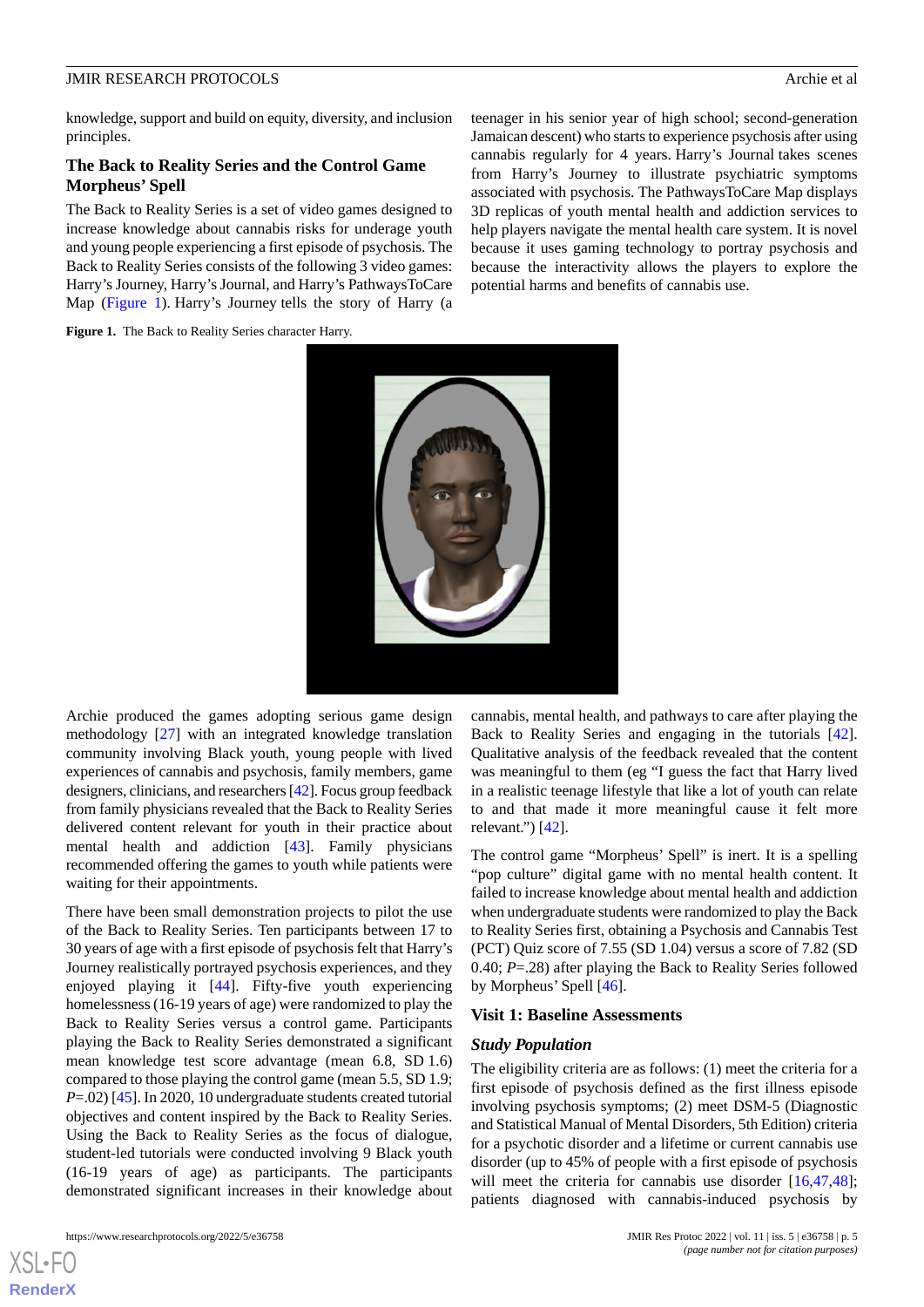definition meet the criteria for both conditions [[49\]](#page-11-2) and will be eligible); (3) be between the ages of 16 and 30 years; (4) self-identify as a Black African or Black Caribbean first- or second-generation immigrant (English speaking), or belong to any ethnic group; (5) be a client of an early psychosis intervention with up to 12 months of service; and (6) be fluent in English.

Participants will self-identify and be divided into the following disaggregated ethnic and racialized groups: Black African  $(n=24)$ , Black Caribbean  $(n=24)$ , and any ethnicity  $(n=24)$ . There may be significant differences in social and community norms for cannabis use between Black African and Caribbean groups and differences in English proficiency, educational attainment, and immigrant status. Sex will be defined based on sex assignment at birth. Gender will be self-assigned as man, woman, transgender, fluid, two-spirit, and non-binary. Equal numbers of men (including transmen) and women (including transwomen) will be enrolled for each racialized group. Participants will self-identify as nonimmigrant, or first- or second-generation immigrant.

<span id="page-5-0"></span>**Figure 2.** Study design. PCT: Psychosis and Cannabis Test.

### *Recruitment of Study Participants*

A convenience sample will be recruited. The following 5 early psychosis intervention sites will recruit the participants: London, Toronto, Hamilton, Ottawa, and Montreal. All early psychosis intervention sites share the same entrance criteria for admission and offer similar services. The sites provide a pool of over 1000 patients with a first episode of psychosis. Based on prior early intervention studies involving this population, at least 30% will be of Black African and Caribbean descent [\[37](#page-10-11),[39\]](#page-10-12). Staff at each site will receive training about recruitment, approach eligible clients, and obtain consent for the research coordinator to contact them. Participants can access laptops on loan from the study or, when pandemic restrictions allow, can access computers at early intervention programs.

# *Data Collection*

This phase of the project involves baseline clinical assessments. Research staff will conduct an individual interview to obtain baseline demographic/clinical measures and illicit narratives exploring the perceptions of the effects of cannabis use on psychosis [\(Figure 2\)](#page-5-0).



### *Assessment*

Demographic data will be collected on gender, sex, age, ethnicity, education, living circumstances, language, income, immigrant status (first or second generation), employment, disability status, and DSM-5 diagnoses.

### *Measures*

### **Clinical and Sociodemographic Measures**

The Diagnostic Assessment Research Tool (DART) for DSM-5 diagnoses [\[50](#page-11-3)] will be used as an interview guide to help establish the diagnosis. Baseline measures will also be drawn from demographic tools used in the Ontario Community Mental Health Evaluation Initiative [\[51](#page-11-4)]. This tool collects information on marital status, ethnicity, employment status, immigration status, and other sociodemographic characteristics.

### **Drug Use and Abuse**

[XSL](http://www.w3.org/Style/XSL)•FO **[RenderX](http://www.renderx.com/)**

The prevalence rates of cannabis and alcohol use disorders will be assessed using the DART for lifetime and the 12-month period prior to the baseline assessments. The DART is an open-access semistructured interview developed by researchers at McMaster's Department of Psychiatry and Behavioral Neurosciences for clinical and research assessments of DSM-5 diagnoses for mental disorders. The Schizophrenia and Substance Use Disorders modules will be adopted for this project [\[50](#page-11-3)].

### **Drug Abuse Screening Tool**

The Drug Abuse Screening Tool (DAST) will be used to track cannabis use indicative of abuse before clinic registration and at 12 months. The DAST monitors drug use problems during the previous 12-month period. The DAST identifies drug abuse when a score of 6 or more is obtained. The lowest score is 0, and the highest score is 20 [\[52](#page-11-5)]. It has been used in previous studies to identify substance use disorder among young people with a first episode of psychosis [[16\]](#page-9-9).

### **Insight**

The Birchwood Insight Scale will be completed. It contains items about illness awareness, symptom recognition, and the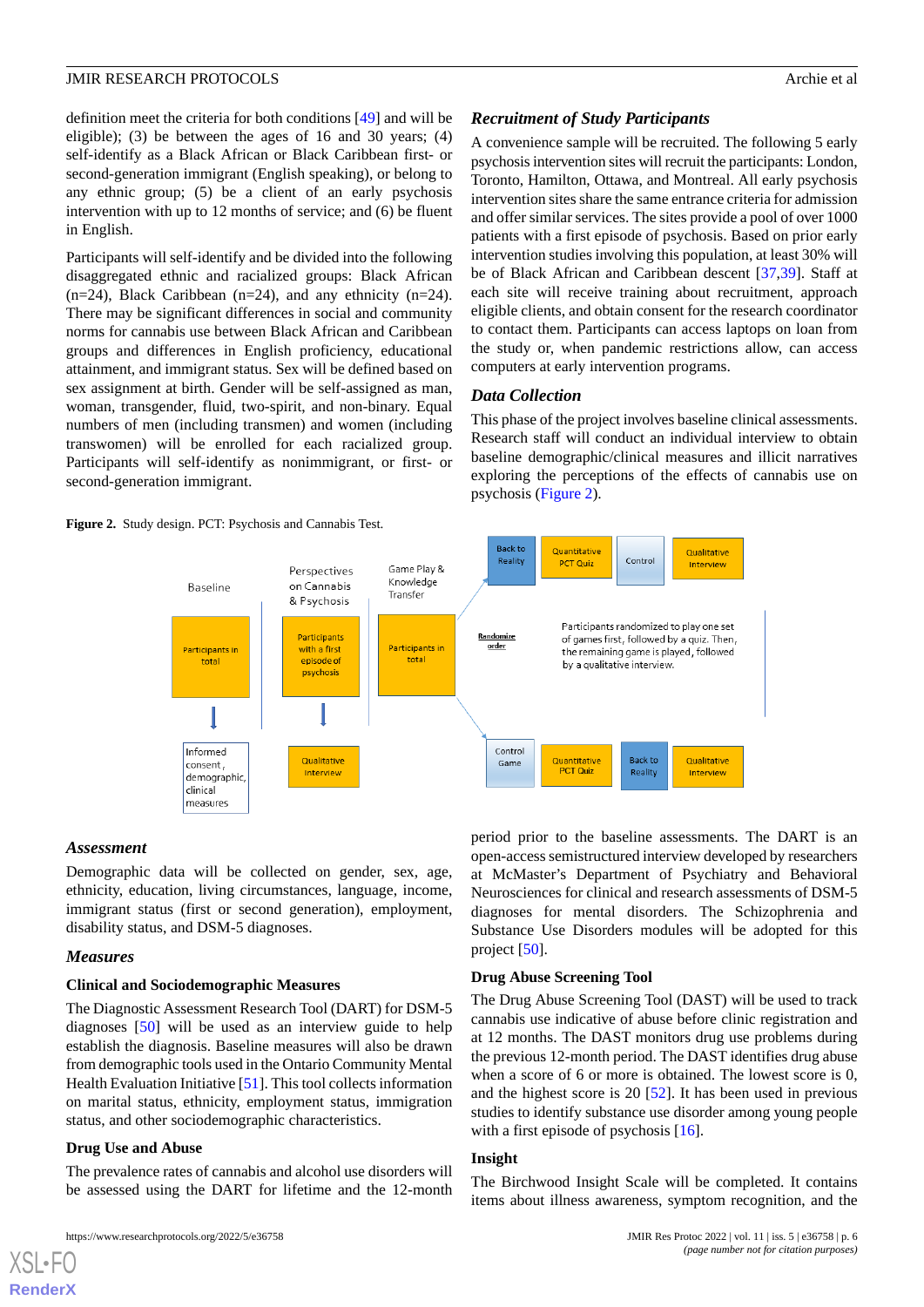need for treatment. It has been validated in schizophrenia and patients with a first episode of psychosis [\[53](#page-11-6)].

The Cannabis Experience Questionnaire has been used to measure the intoxication effects of cannabis among cannabis users and has been validated with confirmatory factor analysis [[54\]](#page-11-7). It has been used in early phase psychosis to track the frequency and THC content of cannabis use [\[55](#page-11-8)]. It assesses the frequency of use (every day, more than once a week, about once a week, about once a month, a few times each year, only once or twice, and never) [\[55](#page-11-8)]. It has been used in epidemiological studies involving first-episode psychosis participants in the United Kingdom to estimate the type of cannabis used. This aspect was developed by collecting data on the THC content of cannabis confiscated by police [\[56](#page-11-9)]. We have adapted it for the Ontario context by estimating THC content based on a Marketplace survey of products sold at dispensaries in Canada [[57](#page-11-10)[,58](#page-11-11)]. It includes the following question: What potency of cannabis do you/did you usually buy? (Indicate the most frequent if this varies). The response options are (1) Low potency, 5% or less (THC content labeled or hash oil); (2) Medium potency, 6%-14% (THC content labeled at a government-sponsored dispensary); (3) High potency, 15%-29% (most dispensaries not licensed by the government); (4) Extremely high potency, 30%-100% (synthetics, concentrates, shatter, dab, or spice).

### *Analyses*

### **Quantitative Analysis**

Descriptive statistics (mean and standard deviation for normally distributed continuous variables, median for variables with skewed distribution, and frequency and percentage for categorical variables) will be used to depict the demographic and clinical characteristics and will explore the relationship between the variables of interest. Relevant tests of significance, including chi-square, correlation, and regression tests, will be performed.

# **Visit 2: Perspectives on Cannabis and Psychosis**

# *Research Questions*

The primary research questions about the perceptions of cannabis and psychosis are as follows: How do young people with a first episode of psychosis and cannabis use disorder from Black racialized communities conceptualize the mental health impacts of cannabis on psychosis? How do gender and ethnicity influence the messages?

# *Study Population and Recruitment*

See Visit 1: Baseline Assessments for criteria and procedures. The same participants will take part in this phase of the study.

# *Data Collection*

[XSL](http://www.w3.org/Style/XSL)•FO **[RenderX](http://www.renderx.com/)**

### **Qualitative Interview**

The research staff will ask participants to share their stories and perspectives involving cannabis and psychosis. Semistructured open-ended questions will be used to elicit narratives on mental health and cannabis use experiences. Stories will also be elicited about the age of first use, frequency of use, potency of products,

choice of products, route of administration, and views on how gender or ethnicity influences cannabis use.

The interviews will be recorded and transcribed verbatim. The Sex- and Gender-Based Analysis Plus will be used to ensure the data are collected and analyzed in a manner sensitive to gender (sociocultural) and to integrate factors, such as race, language, age, immigration, or disability [[59\]](#page-11-12). The research staff will explore within-group themes that are contextually grounded in the following: (1) race and ethnicity as social constructs (for example, Black African versus Black Caribbean), (2) gender (men/transmen versus women/transwomen versus fluid/nonbinary/two-spirit), (3) immigration status (first or second generation), and (4) study site (for example, Montreal versus London to capture variations based on geography).

### *Qualitative Analysis*

The data will be thematically analyzed as described by Braun and Clark [\[60](#page-11-13)]. The research staff will conduct thematic analysis, code and label data extracts, and search for phrases and imagery related to cannabis and psychosis, focusing on different perspectives based on gender and ethnicity. This analysis will be presented to the advisory council to help formulate meaning from the data and to help create visual models of the constructs.

### *Sample Size*

Twelve or more participants from each of the 2 ethnic groups and the 2 largest gender groups should be sufficient to reach saturation of the perspectives for each group by the third visit. Saturation has been shown to occur within the first 12 interviews within a group  $[61]$  $[61]$ .

### **Visit 3: Gameplay and Knowledge Transfer**

# *Research Questions*

The research questions are as follows: (1) How do the themes about cannabis and psychosis change after playing the Back to Reality Series? (2) What is the game's impact on knowledge acquisition about cannabis and psychosis?

# *Hypothesis*

We hypothesize a significantly greater knowledge test score (>18%) in the group first exposed to the Back to Reality Series compared to the control game. We expect this finding for Black African and Black Caribbean groups, Black men, Black women, and all ethnic groups with a first episode of psychosis and cannabis use disorder.

### *Study Population and Recruitment*

See Visit 1: Baseline Assessments for criteria and procedures. The same participants will take part in this phase of the study.

### *Study Design*

This study phase involves quantitative and qualitative components to establish the feasibility of knowledge acquisition through gameplay involving the Back to Reality Series. Knowledge acquisition will be measured using scores on a quiz, and changes in insight will be gleaned from qualitative inquiry into changes in perceptions about cannabis and psychosis before and after playing the game.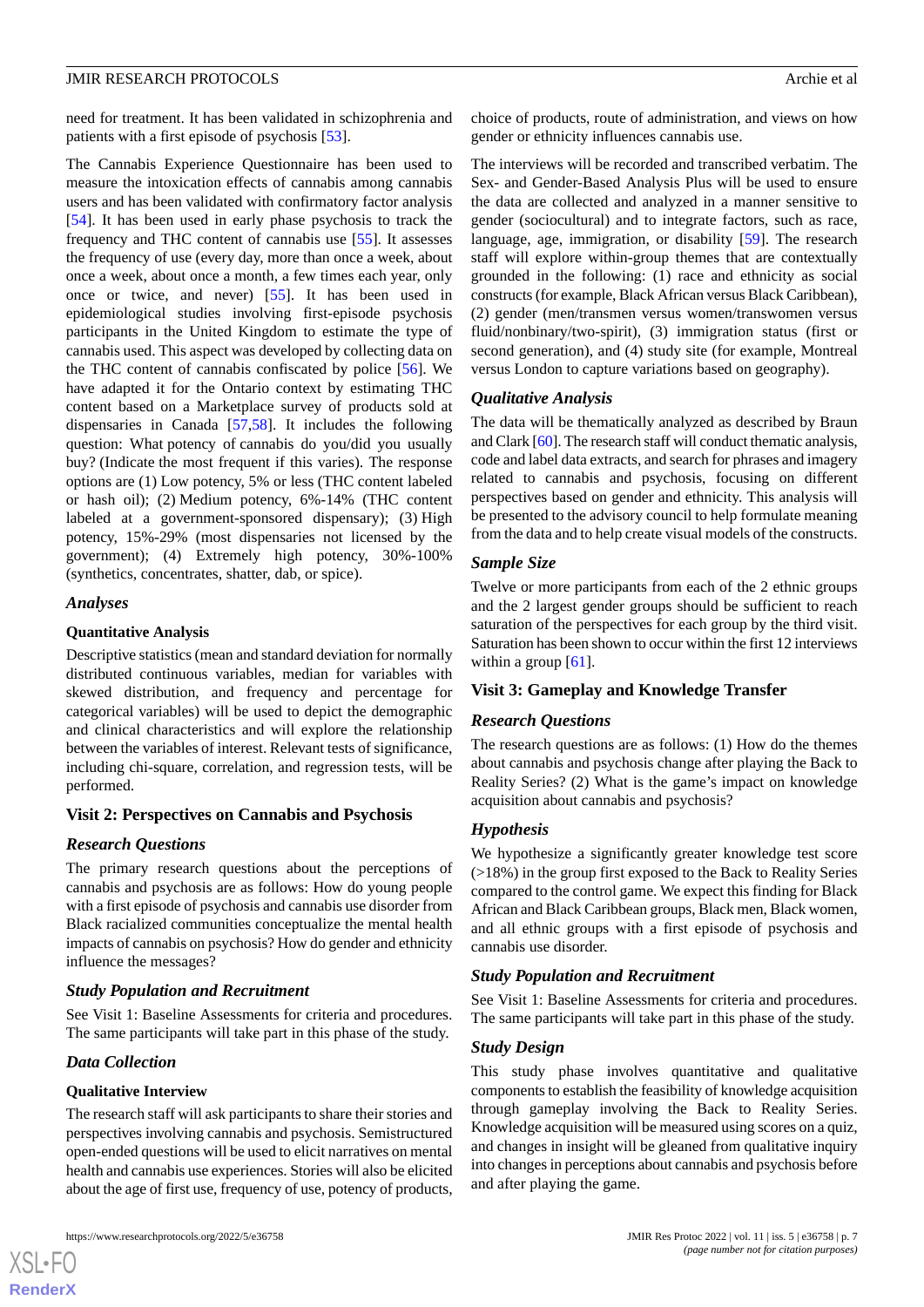### *Data Collection and Procedures*

The video games will be streamed over Zoom by the research staff. Participants will be randomized to determine the gameplay order (either the Back to Reality Series or the control game will be played first). A software program embedded within the download of the Back to Reality Series randomly assigns the order in which each participant plays the first game on a 1:1 basis. The randomization is not to allocate participants into groups. The experimental and control games are packaged on the screen to protect the blinding at the outset. However, the video games are not associated with preconceived notions of therapeutic benefit, which minimizes bias. The video games are password protected, so participants will not have had prior access.

Subsequently, participants will complete a quiz measuring factual knowledge about the impact of cannabis on psychosis. Participants are randomized so that differences in quiz scores can be attributed to gameplay interventions, which is an advantage over pre-post gameplay designs for quantitative analysis. This process also avoids having participants complete the same or similar quiz twice in a day. The research staff will conduct the knowledge test by displaying the questions to the participants and reading out each item. After completing the quiz, participants will immediately play whichever game remains. Thus, if the participant was randomized to play the Back to Reality Series first, the control game, Morpheus'Spell, will subsequently be played. Each participant will complete a gameplay survey about the Back to Reality Series. Finally, participants will undergo a second qualitative interview to discuss ideas and impressions from their gameplay experiences and reflect upon their views about the relationship between cannabis and psychosis after playing the game.

### *Measures*

### **PCT**

The PCT Quiz assesses relevant knowledge about the relationship between cannabis and psychosis. It takes about 10 minutes to complete and involves 10 multiple-choice questions worth 1-point each, with scores ranging from 0 to 10. The researchers will read the questions aloud to reduce the impact of reading literacy. The details are described elsewhere regarding the development of the quiz, and its reliability and validity [[42\]](#page-10-15).

### **Postgameplay Survey**

This survey explores the satisfaction with the gameplay experience. It was adapted from a randomized control study of video games designed to increase knowledge about antenatal care [\[62](#page-11-15)]. The items include "comfort with gameplay," as well as enjoyment of the game, graphics, music, and story. Each item is rated as "Yes" (1 point) or "No" (0 points). Additional questions include the frequency of video gameplay and the types of devices used to play video games. The survey has been piloted with the Back to Reality Series involving Black youth [[42\]](#page-10-15).

### *Data Collection*

### **Gameplay, Quantitative Test, and Qualitative Inquiry**

This section will take 60-120 minutes. Each participant will be provided with a link to download the set of video games. A software program will randomly assign the order in which each participant plays the first game, the Back to Reality Series, or the control game on a 1:1 basis. It takes 45 minutes in total to play all the video games. Subsequently, the research staff will conduct the PCT Quiz by displaying the questions to the participants and reading out each item. Finally, the participants will play whichever game they had not played first.

### **Qualitative Interview**

After a short break, the research staff will conduct qualitative interviews about the gameplay experiences and the perceptions of the mental health effects of cannabis and psychosis after playing the game. The participants will share how the perceptions of their own personal experiences with psychosis and cannabis might be influenced by their gameplay experiences. Participants will be asked about their views on the main character's use of cannabis and their opinions about using video games for youth from Black communities.

### *Analyses*

### **Qualitative Analysis**

The same qualitative analysis and sample size procedures as outlined in Visit 2: Perspectives on Cannabis and Psychosis will be adopted for this analysis. However, the data sets from *Perspectives on Cannabis and Psychosis* and *Insight and Knowledge Acquisition* will be integrated during the analysis to detect changes in perception comparing pregame and postgame data sets to identify changes in insight or opinions. Triangulation of the feedback from different disaggregated racialized and gender groups will be performed to compare and contrast the views on cannabis and psychosis in order to identify relevant themes and ideas [[63\]](#page-11-16).

### **Quantitative Analysis**

We will compare the performance of the groups on the PCT Quiz using the *t* test. A minimum difference of 18% in PCT Quiz scores represents a statistically and meaningfully significant increase in knowledge, based on a pilot study [\[45](#page-10-18)].

# *Sample Size*

Based on pilot data involving 10 participants with a first episode of psychosis, the mean baseline score was 6.5 (SD 1.3). The effect size is 1.17 (18%  $\times$  6.5) to detect a difference of 18%. The standardized effect size (E/S) is 0.9 (1.17/1.3 [effect size/SD]). The power calculations [\[64](#page-11-17)] suggest that 20 participants are sufficient per group. With a minimum of 24 participants per gender and racialized group at visit 1, there would be at least 20 participants per group by visit 3 (up to 4 weeks later), with a projected dropout rate of 15%.

# *Results*

We began recruiting participants for this study in September 2021. So far, we have had 2 advisory committee meetings, one in October 2021 and the second in December 2021. Recruitment

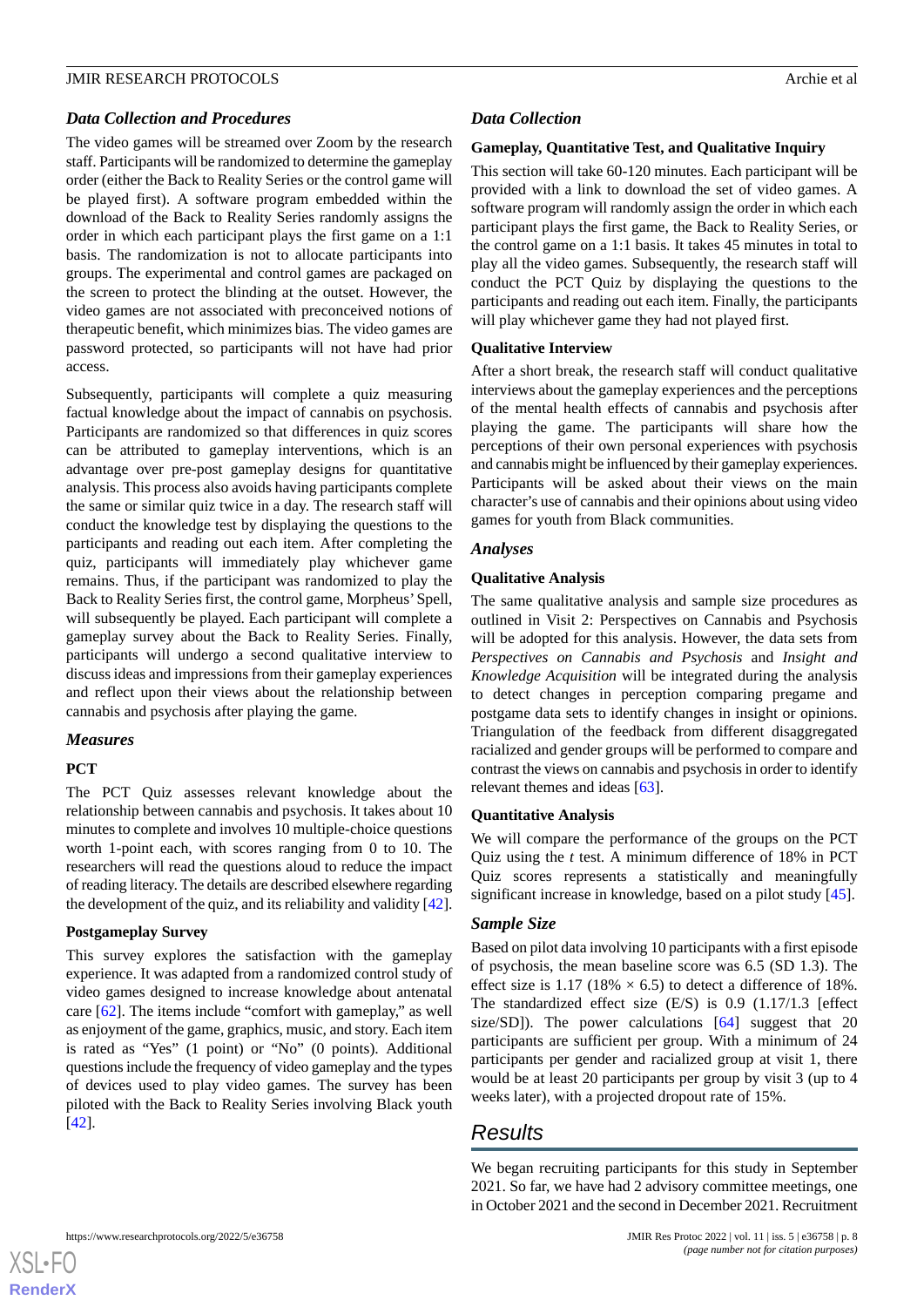is being tailored to fit with the pandemic-related restrictions. The recruitment target is expected to be met by December 2022. Full analysis of the results will be completed subsequently.

# *Discussion*

The anticipated findings for this study center around knowledge exchange about cannabis and psychosis, and engaging young people experiencing a first episode and, in particular, those of Black African and Caribbean descent. We expect the video games to encourage meaningful discussions about cannabis and psychosis. We hope the characters, narrative, interactivity, and video gameplay promote retention and engagement. The PCT Quiz will verify knowledge acquisition. Attitudes and satisfaction will be documented by qualitatively analyzing themes reviewed by the advisory council. The Back to Reality Series, combined with tutorials led by university students, has been shown in a pilot study involving healthy participants to be enjoyable and to transfer knowledge about cannabis and psychosis to youth from Black communities [[42\]](#page-10-15).

The strength of this protocol includes community engagement provided by the advisory council, which promotes research priorities and interpretations that are more acceptable to youth with serious mental illness and young people from Black communities. A limitation of the design includes the lack of follow-up to document the long-term impact of the games.

Few Canadian studies report cannabis use based on race or ethnic groups; nevertheless, ethnic differences have been found

between young people of Black African background and those of Black Caribbean background, with the latter group more likely to report problematic use [[23\]](#page-9-16). Studies conducted in the United States involving healthy populations have shown that Black youth are more likely than White youth to report self-medicating with cannabis to relieve physiological symptoms associated with anxiety [\[65](#page-11-18)]. However, many studies suggest that youth use cannabis because they believe it will alleviate anxiety symptoms regardless of race, but no studies to date indicate that youth self-medicate to ease psychosis symptoms [[66,](#page-11-19)[67\]](#page-11-20). This study is unique because it will explore the intersections of race, ethnicity, and cannabis use among young people experiencing their first episode of psychosis.

Future directions include using digital video games as psychoeducational products that explore credible scientific knowledge about the risks and benefits of cannabis use. The video games provide a unique opportunity to reach young people from Black communities with the help of community partners. The Back to Reality Series could offer a coherent knowledge transfer strategy for education and engagement. Moreover, the Back to Reality Series could become a sustainable evidence-based online knowledge translation product, reaching an appropriate audience through networks connected to early interventions in psychosis and community agencies. Validation of the psychoeducational value of the Back to Reality Series could support future studies examining its ability to promote readiness for change and its ability to improve not only insight but also engagement with cannabis use disorder treatments offered by early intervention programs.

# **Conflicts of Interest**

SA was involved in the development of the Back to Reality Series. LP reports personal fees from Janssen Canada, Otsuka Canada, SPMM Course Limited, UK, and Canadian Psychiatric Association; book royalties from Oxford University Press; and investigator-initiated educational grants from Janssen Canada, Sunovion, and Otsuka Canada outside the submitted work in the last 5 years. MF was involved in the development of the Back to Reality Series and is leading the creation of the French version of the video game.

# <span id="page-8-0"></span>**Multimedia Appendix 1**

<span id="page-8-1"></span>CIHR peer review. [[PDF File \(Adobe PDF File\), 431 KB](https://jmir.org/api/download?alt_name=resprot_v11i5e36758_app1.pdf&filename=0bb7aae9e59bc77addd03f5448da7caf.pdf)-[Multimedia Appendix 1\]](https://jmir.org/api/download?alt_name=resprot_v11i5e36758_app1.pdf&filename=0bb7aae9e59bc77addd03f5448da7caf.pdf)

# **References**

[XSL](http://www.w3.org/Style/XSL)•FO **[RenderX](http://www.renderx.com/)**

- <span id="page-8-2"></span>1. Archie S, Gyomorey K. First Episode Psychosis, Substance Abuse and Prognosis: A Systematic Review. Current Psychiatry Reviews 2009 Aug 01;5(3):153-163 [[FREE Full text\]](https://www.ingentaconnect.com/content/ben/cpsr/2009/00000005/00000003/art00002#)
- <span id="page-8-3"></span>2. Schoeler T, Petros N, Di Forti M, Klamerus E, Foglia E, Murray R, et al. Poor medication adherence and risk of relapse associated with continued cannabis use in patients with first-episode psychosis: a prospective analysis. Lancet Psychiatry 2017 Aug;4(8):627-633 [[FREE Full text](https://linkinghub.elsevier.com/retrieve/pii/S2215-0366(17)30233-X)] [doi: [10.1016/S2215-0366\(17\)30233-X\]](http://dx.doi.org/10.1016/S2215-0366(17)30233-X) [Medline: [28705600](http://www.ncbi.nlm.nih.gov/entrez/query.fcgi?cmd=Retrieve&db=PubMed&list_uids=28705600&dopt=Abstract)]
- <span id="page-8-4"></span>3. Maloney-Hall B, Wallingford SC, Konefal S, Young MM. Psychotic disorder and cannabis use: Canadian hospitalization trends, 2006-2015. Health Promot Chronic Dis Prev Can 2020 Jun;40(5-6):176-183 [[FREE Full text](https://doi.org/10.24095/hpcdp.40.5/6.06)] [doi: [10.24095/hpcdp.40.5/6.06\]](http://dx.doi.org/10.24095/hpcdp.40.5/6.06) [Medline: [32529977](http://www.ncbi.nlm.nih.gov/entrez/query.fcgi?cmd=Retrieve&db=PubMed&list_uids=32529977&dopt=Abstract)]
- 4. Di Forti M, Sallis H, Allegri F, Trotta A, Ferraro L, Stilo SA, et al. Daily use, especially of high-potency cannabis, drives the earlier onset of psychosis in cannabis users. Schizophr Bull 2014 Nov;40(6):1509-1517 [\[FREE Full text\]](http://europepmc.org/abstract/MED/24345517) [doi: [10.1093/schbul/sbt181](http://dx.doi.org/10.1093/schbul/sbt181)] [Medline: [24345517\]](http://www.ncbi.nlm.nih.gov/entrez/query.fcgi?cmd=Retrieve&db=PubMed&list_uids=24345517&dopt=Abstract)
- 5. Caspi A, Moffitt TE, Cannon M, McClay J, Murray R, Harrington H, et al. Moderation of the effect of adolescent-onset cannabis use on adult psychosis by a functional polymorphism in the catechol-O-methyltransferase gene: longitudinal evidence of a gene X environment interaction. Biol Psychiatry 2005 May 15;57(10):1117-1127. [doi: [10.1016/j.biopsych.2005.01.026\]](http://dx.doi.org/10.1016/j.biopsych.2005.01.026) [Medline: [15866551\]](http://www.ncbi.nlm.nih.gov/entrez/query.fcgi?cmd=Retrieve&db=PubMed&list_uids=15866551&dopt=Abstract)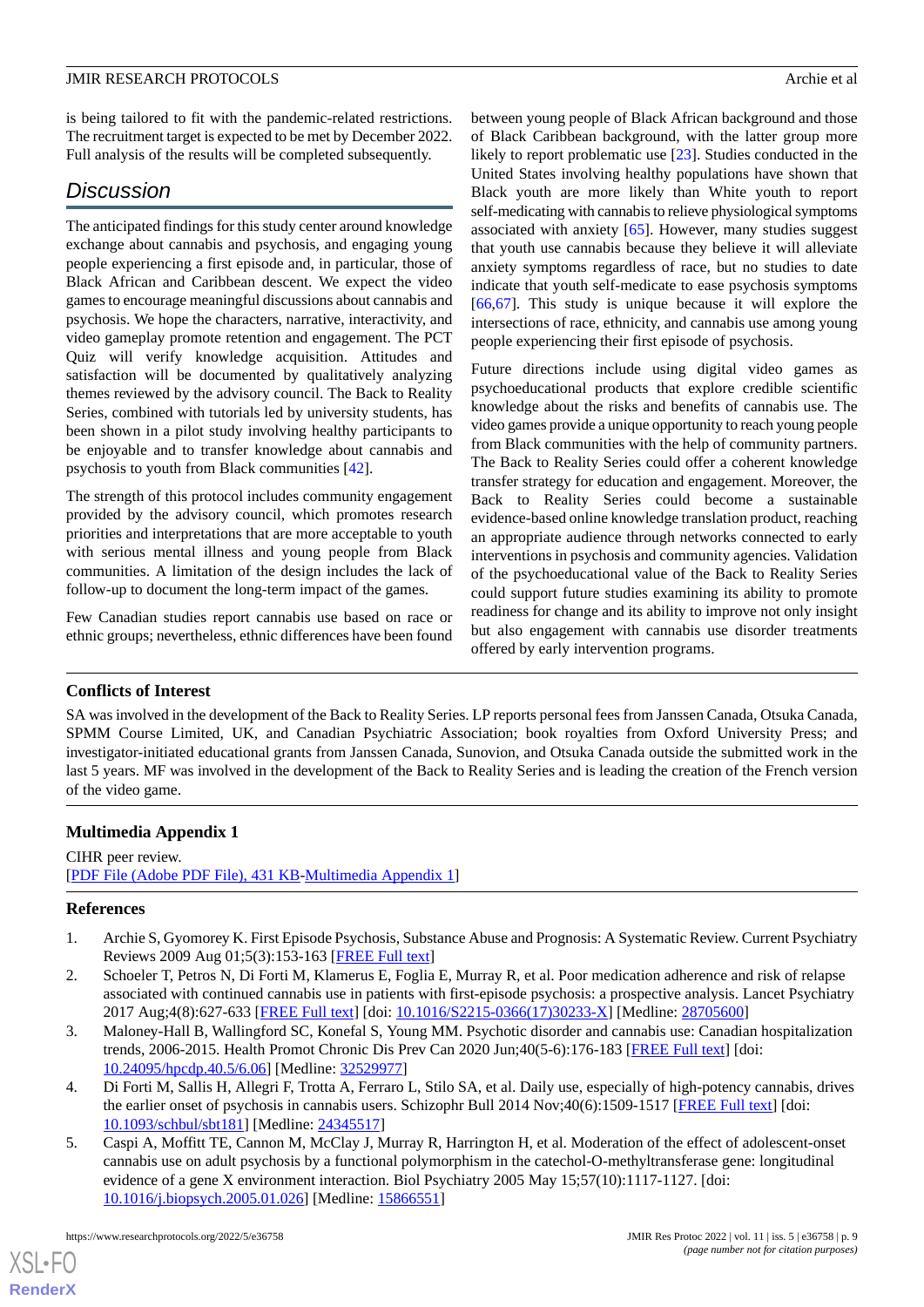- 6. Vaucher J, Keating BJ, Lasserre AM, Gan W, Lyall DM, Ward J, et al. Cannabis use and risk of schizophrenia: a Mendelian randomization study. Mol Psychiatry 2018 May;23(5):1287-1292 [[FREE Full text\]](http://europepmc.org/abstract/MED/28115737) [doi: [10.1038/mp.2016.252\]](http://dx.doi.org/10.1038/mp.2016.252) [Medline: [28115737](http://www.ncbi.nlm.nih.gov/entrez/query.fcgi?cmd=Retrieve&db=PubMed&list_uids=28115737&dopt=Abstract)]
- <span id="page-9-1"></span><span id="page-9-0"></span>7. Henquet C, Di Forti M, Morrison P, Kuepper R, Murray RM. Gene-environment interplay between cannabis and psychosis. Schizophr Bull 2008 Nov 20;34(6):1111-1121 [[FREE Full text](http://europepmc.org/abstract/MED/18723841)] [doi: [10.1093/schbul/sbn108](http://dx.doi.org/10.1093/schbul/sbn108)] [Medline: [18723841](http://www.ncbi.nlm.nih.gov/entrez/query.fcgi?cmd=Retrieve&db=PubMed&list_uids=18723841&dopt=Abstract)]
- 8. Di Forti M, Quattrone D, Freeman TP, Tripoli G, Gayer-Anderson C, Quigley H, et al. The contribution of cannabis use to variation in the incidence of psychotic disorder across Europe (EU-GEI): a multicentre case-control study. The Lancet Psychiatry 2019 May;6(5):427-436 [\[FREE Full text\]](https://linkinghub.elsevier.com/retrieve/pii/S2215-0366(19)30048-3) [doi: [10.1016/S2215-0366\(19\)30048-3](http://dx.doi.org/10.1016/S2215-0366(19)30048-3)] [Medline: [30902669](http://www.ncbi.nlm.nih.gov/entrez/query.fcgi?cmd=Retrieve&db=PubMed&list_uids=30902669&dopt=Abstract)]
- <span id="page-9-3"></span><span id="page-9-2"></span>9. Buadze A, Kaiser S, Stohler R, Roessler W, Seifritz E, Liebrenz M. Patient's perceptions of the cannabis-psychosis link--a systematic review. Curr Pharm Des 2012 Sep 12;18(32):5105-5112. [doi: [10.2174/138161212802884645](http://dx.doi.org/10.2174/138161212802884645)] [Medline: [22716137](http://www.ncbi.nlm.nih.gov/entrez/query.fcgi?cmd=Retrieve&db=PubMed&list_uids=22716137&dopt=Abstract)]
- <span id="page-9-4"></span>10. Buadze A, Stohler R, Schulze B, Schaub M, Liebrenz M. Do patients think cannabis causes schizophrenia? - A qualitative study on the causal beliefs of cannabis using patients with schizophrenia. Harm Reduct J 2010 Sep 28;7(1):22 [[FREE Full](https://harmreductionjournal.biomedcentral.com/articles/10.1186/1477-7517-7-22) [text](https://harmreductionjournal.biomedcentral.com/articles/10.1186/1477-7517-7-22)] [doi: [10.1186/1477-7517-7-22\]](http://dx.doi.org/10.1186/1477-7517-7-22) [Medline: [20920183\]](http://www.ncbi.nlm.nih.gov/entrez/query.fcgi?cmd=Retrieve&db=PubMed&list_uids=20920183&dopt=Abstract)
- <span id="page-9-5"></span>11. González-Pinto A, Alberich S, Barbeito S, Gutierrez M, Vega P, Ibáñez B, et al. Cannabis and first-episode psychosis: different long-term outcomes depending on continued or discontinued use. Schizophr Bull 2011 May;37(3):631-639 [\[FREE](http://europepmc.org/abstract/MED/19915168) [Full text\]](http://europepmc.org/abstract/MED/19915168) [doi: [10.1093/schbul/sbp126](http://dx.doi.org/10.1093/schbul/sbp126)] [Medline: [19915168\]](http://www.ncbi.nlm.nih.gov/entrez/query.fcgi?cmd=Retrieve&db=PubMed&list_uids=19915168&dopt=Abstract)
- <span id="page-9-6"></span>12. Kolliakou A, Fusar-Poli P, Atakan Z. Cannabis abuse and vulnerability to psychosis: targeting preventive services. Curr Pharm Des 2012 Feb 01;18(4):542-549. [doi: [10.2174/138161212799316208](http://dx.doi.org/10.2174/138161212799316208)] [Medline: [22239586](http://www.ncbi.nlm.nih.gov/entrez/query.fcgi?cmd=Retrieve&db=PubMed&list_uids=22239586&dopt=Abstract)]
- <span id="page-9-7"></span>13. Baker AL, Hides L, Lubman DI. Treatment of cannabis use among people with psychotic or depressive disorders: a systematic review. J Clin Psychiatry 2010 Mar;71(3):247-254. [doi: [10.4088/JCP.09r05119gry\]](http://dx.doi.org/10.4088/JCP.09r05119gry) [Medline: [20331929\]](http://www.ncbi.nlm.nih.gov/entrez/query.fcgi?cmd=Retrieve&db=PubMed&list_uids=20331929&dopt=Abstract)
- <span id="page-9-8"></span>14. Heslin M, Patel A, Stahl D, Gardner-Sood P, Mushore M, Smith S, et al. Randomised controlled trial to improve health and reduce substance use in established psychosis (IMPaCT): cost-effectiveness of integrated psychosocial health promotion. BMC Psychiatry 2017 Dec 22;17(1):407 [\[FREE Full text\]](https://bmcpsychiatry.biomedcentral.com/articles/10.1186/s12888-017-1570-1) [doi: [10.1186/s12888-017-1570-1\]](http://dx.doi.org/10.1186/s12888-017-1570-1) [Medline: [29273021\]](http://www.ncbi.nlm.nih.gov/entrez/query.fcgi?cmd=Retrieve&db=PubMed&list_uids=29273021&dopt=Abstract)
- <span id="page-9-9"></span>15. Malla A, Schmitz N, Norman R, Archie S, Windell D, Roy P, et al. A multisite Canadian study of outcome of first-episode psychosis treated in publicly funded early intervention services. Can J Psychiatry 2007 Sep;52(9):563-571. [doi: [10.1177/070674370705200904\]](http://dx.doi.org/10.1177/070674370705200904) [Medline: [17953160\]](http://www.ncbi.nlm.nih.gov/entrez/query.fcgi?cmd=Retrieve&db=PubMed&list_uids=17953160&dopt=Abstract)
- <span id="page-9-10"></span>16. Archie S, Rush BR, Akhtar-Danesh N, Norman R, Malla A, Roy P, et al. Substance use and abuse in first-episode psychosis: prevalence before and after early intervention. Schizophr Bull 2007 Nov;33(6):1354-1363 [\[FREE Full text](http://europepmc.org/abstract/MED/17337748)] [doi: [10.1093/schbul/sbm011](http://dx.doi.org/10.1093/schbul/sbm011)] [Medline: [17337748\]](http://www.ncbi.nlm.nih.gov/entrez/query.fcgi?cmd=Retrieve&db=PubMed&list_uids=17337748&dopt=Abstract)
- <span id="page-9-11"></span>17. Thornton LK, Baker AL, Johnson MP, Kay-Lambkin F, Lewin TJ. Reasons for substance use among people with psychotic disorders: method triangulation approach. Psychol Addict Behav 2012 Jun;26(2):279-288. [doi: [10.1037/a0026469](http://dx.doi.org/10.1037/a0026469)] [Medline: [22149956](http://www.ncbi.nlm.nih.gov/entrez/query.fcgi?cmd=Retrieve&db=PubMed&list_uids=22149956&dopt=Abstract)]
- <span id="page-9-13"></span><span id="page-9-12"></span>18. Lobban F, Barrowclough C, Jeffery S, Bucci S, Taylor K, Mallinson S, et al. Corrigendum to: "Understanding factors influencing substance use in people with recent onset psychosis: A qualitative study". Soc Sci Med 2010 Oct;70(8):1141-1147. [doi: [10.1016/j.socscimed.2010.07.001\]](http://dx.doi.org/10.1016/j.socscimed.2010.07.001) [Medline: [29501077](http://www.ncbi.nlm.nih.gov/entrez/query.fcgi?cmd=Retrieve&db=PubMed&list_uids=29501077&dopt=Abstract)]
- <span id="page-9-14"></span>19. Archie S, Boydell KM, Stasiulis E, Volpe T, Gladstone BM. Reflections of young people who have had a first episode of psychosis: what attracted them to use alcohol and illicit drugs? Early Interv Psychiatry 2013 May;7(2):193-199. [doi: [10.1111/j.1751-7893.2012.00355.x\]](http://dx.doi.org/10.1111/j.1751-7893.2012.00355.x) [Medline: [22404861\]](http://www.ncbi.nlm.nih.gov/entrez/query.fcgi?cmd=Retrieve&db=PubMed&list_uids=22404861&dopt=Abstract)
- <span id="page-9-15"></span>20. Anderson KK, Cheng J, Susser E, McKenzie KJ, Kurdyak P. Incidence of psychotic disorders among first-generation immigrants and refugees in Ontario. CMAJ 2015 Jun 16;187(9):E279-E286 [[FREE Full text](http://www.cmaj.ca/cgi/pmidlookup?view=long&pmid=25964387)] [doi: [10.1503/cmaj.141420](http://dx.doi.org/10.1503/cmaj.141420)] [Medline: [25964387](http://www.ncbi.nlm.nih.gov/entrez/query.fcgi?cmd=Retrieve&db=PubMed&list_uids=25964387&dopt=Abstract)]
- <span id="page-9-16"></span>21. Amplifying Black Experiences in Cannabis and Mental Health Research: Virtual Dialogue Series. Mental Health Commission of Canada. 2022. URL: [https://mentalhealthcommission.ca/resource/](https://mentalhealthcommission.ca/resource/amplifying-black-experiences-in-cannabis-and-mental-health-research-virtual-dialogue-series/) [amplifying-black-experiences-in-cannabis-and-mental-health-research-virtual-dialogue-series/](https://mentalhealthcommission.ca/resource/amplifying-black-experiences-in-cannabis-and-mental-health-research-virtual-dialogue-series/) [accessed 2022-04-13]
- <span id="page-9-17"></span>22. Rankin J, Contenta S, Bailey A. Toronto marijuana arrests reveal 'startling' racial divide. Toronto Star. 2017. URL: [https:/](https://www.thestar.com/news/insight/2017/07/06/toronto-marijuana-arrests-reveal-startling-racial-divide.html) [/www.thestar.com/news/insight/2017/07/06/toronto-marijuana-arrests-reveal-startling-racial-divide.html](https://www.thestar.com/news/insight/2017/07/06/toronto-marijuana-arrests-reveal-startling-racial-divide.html) [accessed 2022-04-13]
- <span id="page-9-18"></span>23. Tuck A, Hamilton HA, Agic B, Ialomiteanu AR, Mann RE. Past year cannabis use and problematic cannabis use among adults by ethnicity in Ontario. Drug Alcohol Depend 2017 Oct 01;179:93-99. [doi: [10.1016/j.drugalcdep.2017.06.022](http://dx.doi.org/10.1016/j.drugalcdep.2017.06.022)] [Medline: [28763781](http://www.ncbi.nlm.nih.gov/entrez/query.fcgi?cmd=Retrieve&db=PubMed&list_uids=28763781&dopt=Abstract)]
- 24. Paruk S, Jhazbhay K, Singh K, Sartorius B, Burns JK. A comparative study of socio-demographic and substance use correlates in early-onset psychosis. Early Interv Psychiatry 2018 Jun 01;12(3):339-347 [[FREE Full text\]](http://europepmc.org/abstract/MED/27038079) [doi: [10.1111/eip.12330\]](http://dx.doi.org/10.1111/eip.12330) [Medline: [27038079](http://www.ncbi.nlm.nih.gov/entrez/query.fcgi?cmd=Retrieve&db=PubMed&list_uids=27038079&dopt=Abstract)]
- 25. Brody GH, Murry VM, Gerrard M, Gibbons FX, McNair L, Brown AC, et al. The strong African American families program: prevention of youths' high-risk behavior and a test of a model of change. J Fam Psychol 2006 Mar;20(1):1-11. [doi: [10.1037/0893-3200.20.1.1](http://dx.doi.org/10.1037/0893-3200.20.1.1)] [Medline: [16569084\]](http://www.ncbi.nlm.nih.gov/entrez/query.fcgi?cmd=Retrieve&db=PubMed&list_uids=16569084&dopt=Abstract)

[XSL](http://www.w3.org/Style/XSL)•FO **[RenderX](http://www.renderx.com/)**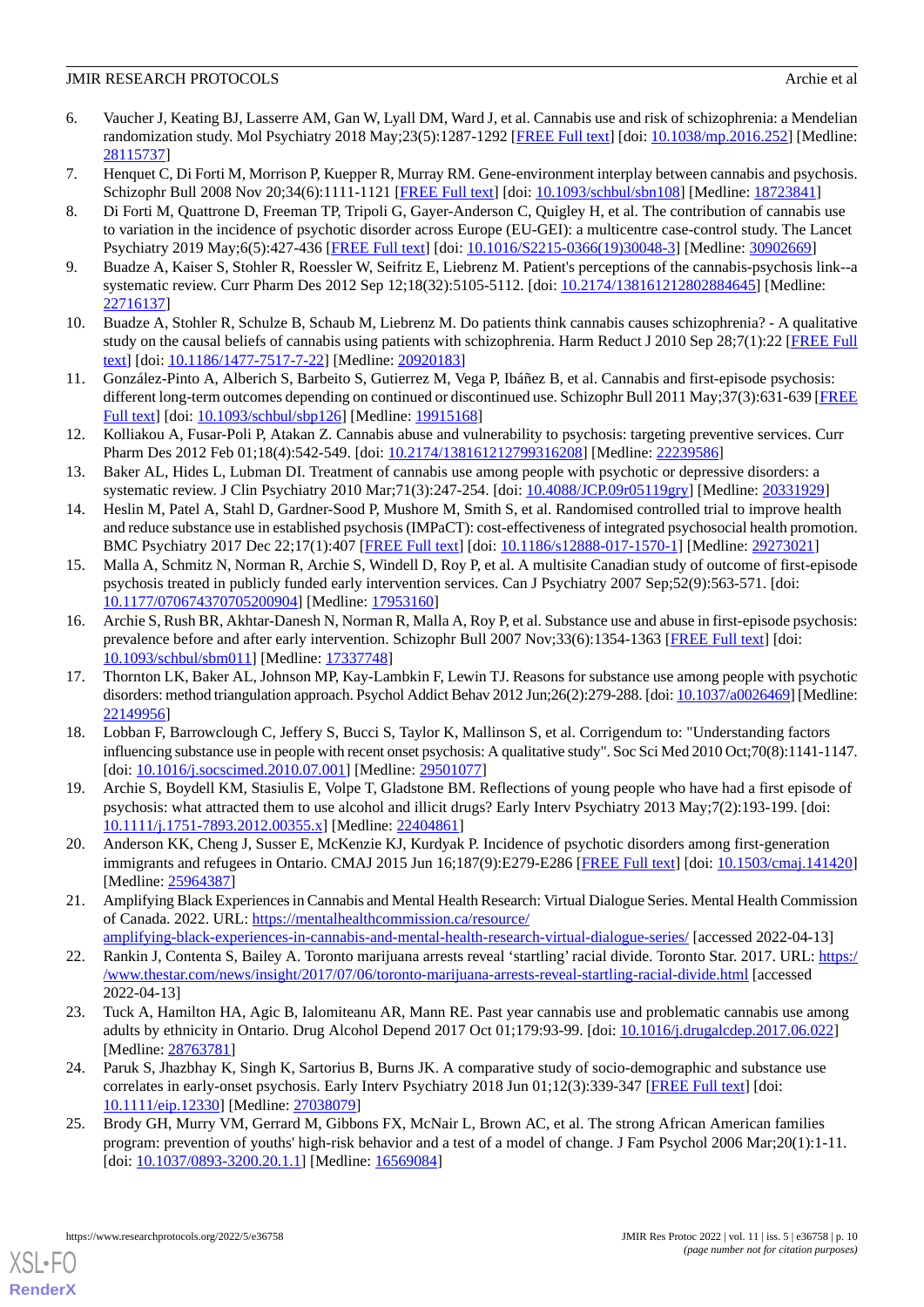- <span id="page-10-0"></span>26. Jenkins EK, Slemon A, Haines-Saah RJ. Developing harm reduction in the context of youth substance use: insights from a multi-site qualitative analysis of young people's harm minimization strategies. Harm Reduct J 2017 Jul 31;14(1):1-11 [[FREE Full text](https://harmreductionjournal.biomedcentral.com/articles/10.1186/s12954-017-0180-z)] [doi: [10.1186/s12954-017-0180-z](http://dx.doi.org/10.1186/s12954-017-0180-z)] [Medline: [28760146\]](http://www.ncbi.nlm.nih.gov/entrez/query.fcgi?cmd=Retrieve&db=PubMed&list_uids=28760146&dopt=Abstract)
- <span id="page-10-2"></span><span id="page-10-1"></span>27. Winn B. The Design, Play, and Experience Framework. In: Ferdig R, editor. Handbook of Research on Effective Electronic Gaming in Education. Hershey, PA: IGI Global; 2009.
- 28. Charlier N, Zupancic N, Fieuws S, Denhaerynck K, Zaman B, Moons P. Serious games for improving knowledge and self-management in young people with chronic conditions: a systematic review and meta-analysis. J Am Med Inform Assoc 2016 Jan;23(1):230-239 [[FREE Full text](http://europepmc.org/abstract/MED/26186934)] [doi: [10.1093/jamia/ocv100](http://dx.doi.org/10.1093/jamia/ocv100)] [Medline: [26186934\]](http://www.ncbi.nlm.nih.gov/entrez/query.fcgi?cmd=Retrieve&db=PubMed&list_uids=26186934&dopt=Abstract)
- <span id="page-10-4"></span><span id="page-10-3"></span>29. Fleming TM, Bavin L, Stasiak K, Hermansson-Webb E, Merry SN, Cheek C, et al. Serious Games and Gamification for Mental Health: Current Status and Promising Directions. Front Psychiatry 2016;7:1-7 [\[FREE Full text\]](https://doi.org/10.3389/fpsyt.2016.00215) [doi: [10.3389/fpsyt.2016.00215\]](http://dx.doi.org/10.3389/fpsyt.2016.00215) [Medline: [28119636\]](http://www.ncbi.nlm.nih.gov/entrez/query.fcgi?cmd=Retrieve&db=PubMed&list_uids=28119636&dopt=Abstract)
- <span id="page-10-5"></span>30. Ferrari M, McIlwaine SV, Reynolds JA, Archie S, Boydell K, Lal S, et al. Digital Game Interventions for Youth Mental Health Services (Gaming My Way to Recovery): Protocol for a Scoping Review. JMIR Res Protoc 2020 Jun 24;9(6):e13834-e13844 [[FREE Full text](https://www.researchprotocols.org/2020/6/e13834/)] [doi: [10.2196/13834\]](http://dx.doi.org/10.2196/13834) [Medline: [32579117](http://www.ncbi.nlm.nih.gov/entrez/query.fcgi?cmd=Retrieve&db=PubMed&list_uids=32579117&dopt=Abstract)]
- <span id="page-10-6"></span>31. Lal S, Dell'Elce J, Malla AK. Technology Access and Use Among Young Adults With a First Episode of Psychosis. Psychiatr Serv 2015 Jul;66(7):764-765. [doi: [10.1176/appi.ps.201400580\]](http://dx.doi.org/10.1176/appi.ps.201400580) [Medline: [26130154\]](http://www.ncbi.nlm.nih.gov/entrez/query.fcgi?cmd=Retrieve&db=PubMed&list_uids=26130154&dopt=Abstract)
- <span id="page-10-7"></span>32. Ferrari M, Bush N, Clark D, Archie S. Exploring the video game values that can help reduce mental illness stigma. In: Proceedings of the First International Joint Conference of DiGRA and FDG. 2016 Presented at: First International Joint Conference of DiGRA and FDG; August 6, 2016; Dundee, Scotland, UK.
- <span id="page-10-8"></span>33. Olivet J, Haselden M, Piscitelli S, Kenney R, Shulman A, Medoff D, et al. Results from a pilot study of a computer-based role-playing game for young people with psychosis. Early Interv Psychiatry 2019 Aug 15;13(4):767-772. [doi: [10.1111/eip.12556\]](http://dx.doi.org/10.1111/eip.12556) [Medline: [29542863](http://www.ncbi.nlm.nih.gov/entrez/query.fcgi?cmd=Retrieve&db=PubMed&list_uids=29542863&dopt=Abstract)]
- <span id="page-10-9"></span>34. Veling W, Moritz S, van der Gaag M. Brave new worlds--review and update on virtual reality assessment and treatment in psychosis. Schizophr Bull 2014 Nov;40(6):1194-1197 [[FREE Full text\]](http://europepmc.org/abstract/MED/25193975) [doi: [10.1093/schbul/sbu125\]](http://dx.doi.org/10.1093/schbul/sbu125) [Medline: [25193975\]](http://www.ncbi.nlm.nih.gov/entrez/query.fcgi?cmd=Retrieve&db=PubMed&list_uids=25193975&dopt=Abstract)
- <span id="page-10-11"></span><span id="page-10-10"></span>35. Fleming T, Dixon R, Frampton C, Merry S. A pragmatic randomized controlled trial of computerized CBT (SPARX) for symptoms of depression among adolescents excluded from mainstream education. Behav Cogn Psychother 2012 Oct;40(5):529-541. [doi: [10.1017/S1352465811000695\]](http://dx.doi.org/10.1017/S1352465811000695) [Medline: [22137185](http://www.ncbi.nlm.nih.gov/entrez/query.fcgi?cmd=Retrieve&db=PubMed&list_uids=22137185&dopt=Abstract)]
- 36. Wakefield MA, Loken B, Hornik RC. Use of mass media campaigns to change health behaviour. The Lancet 2010 Oct 9;376(9748):1261-1271 [[FREE Full text](http://europepmc.org/abstract/MED/20933263)] [doi: [10.1016/S0140-6736\(10\)60809-4\]](http://dx.doi.org/10.1016/S0140-6736(10)60809-4) [Medline: [20933263\]](http://www.ncbi.nlm.nih.gov/entrez/query.fcgi?cmd=Retrieve&db=PubMed&list_uids=20933263&dopt=Abstract)
- 37. Archie S, Akhtar-Danesh N, Norman R, Malla A, Roy P, Zipursky RB. Ethnic diversity and pathways to care for a first episode of psychosis in Ontario. Schizophr Bull 2010 Jul;36(4):688-701 [[FREE Full text](http://europepmc.org/abstract/MED/18987101)] [doi: [10.1093/schbul/sbn137\]](http://dx.doi.org/10.1093/schbul/sbn137) [Medline: [18987101](http://www.ncbi.nlm.nih.gov/entrez/query.fcgi?cmd=Retrieve&db=PubMed&list_uids=18987101&dopt=Abstract)]
- <span id="page-10-12"></span>38. Ferrari M, Flora N, Anderson KK, Tuck A, Archie S, Kidd S, et al. The African, Caribbean and European (ACE) Pathways to Care study: a qualitative exploration of similarities and differences between African-origin, Caribbean-origin and European-origin groups in pathways to care for psychosis. BMJ Open 2015 Jan 14;5(1):e006562-e006574 [\[FREE Full text](https://bmjopen.bmj.com/lookup/pmidlookup?view=long&pmid=25588783)] [doi: [10.1136/bmjopen-2014-006562\]](http://dx.doi.org/10.1136/bmjopen-2014-006562) [Medline: [25588783\]](http://www.ncbi.nlm.nih.gov/entrez/query.fcgi?cmd=Retrieve&db=PubMed&list_uids=25588783&dopt=Abstract)
- <span id="page-10-14"></span><span id="page-10-13"></span>39. Anderson KK, Flora N, Ferrari M, Tuck A, Archie S, Kidd S, et al. Pathways to First-Episode Care for Psychosis in African-, Caribbean-, and European-Origin Groups in Ontario. Can J Psychiatry 2015 May;60(5):223-231 [[FREE Full text](http://europepmc.org/abstract/MED/26174526)] [doi: [10.1177/070674371506000504\]](http://dx.doi.org/10.1177/070674371506000504) [Medline: [26174526\]](http://www.ncbi.nlm.nih.gov/entrez/query.fcgi?cmd=Retrieve&db=PubMed&list_uids=26174526&dopt=Abstract)
- <span id="page-10-15"></span>40. Alsan M, Garrick O, Graziani G. Does Diversity Matter for Health? Experimental Evidence from Oakland. American Economic Review 2019 Dec 01;109(12):4071-4111. [doi: [10.1257/aer.20181446\]](http://dx.doi.org/10.1257/aer.20181446)
- <span id="page-10-16"></span>41. Strategy for Patient-Oriented Research. Canadian Institutes of Health Research. URL: <https://cihr-irsc.gc.ca/e/41204.html> [accessed 2022-04-13]
- <span id="page-10-17"></span>42. Jani P, Song N, Artna E, Lyeo J, Assam A, Maelzer F, et al. Online Knowledge Translation Program involving Video Games and University Student-Led Tutorials about Cannabis and Psychosis for Black Youth: Mixed Method Feasibility Study. JMIR Form Res 2022 Mar 17:33693-33721 [[FREE Full text](https://doi.org/10.2196/33693)] [doi: [10.2196/33693](http://dx.doi.org/10.2196/33693)] [Medline: [35315782](http://www.ncbi.nlm.nih.gov/entrez/query.fcgi?cmd=Retrieve&db=PubMed&list_uids=35315782&dopt=Abstract)]
- <span id="page-10-18"></span>43. Ferrari M, Suzanne A. Youth Mental Health, Family Practice, and Knowledge Translation Video Games about Psychosis: Family Physicians' Perspectives. J Can Acad Child Adolesc Psychiatry 2017;26(3):184-189 [\[FREE Full text\]](http://europepmc.org/abstract/MED/29056980) [Medline: [29056980](http://www.ncbi.nlm.nih.gov/entrez/query.fcgi?cmd=Retrieve&db=PubMed&list_uids=29056980&dopt=Abstract)]
- <span id="page-10-19"></span>44. Douglas A, Archie S. Use of Video Game Technology as an Early Intervention Tool for Youth Experiencing Psychosis and Concurrent Substance Use. 2015 Presented at: 168th American Psychiatric Association Annual Meeting; May 16-20, 2015; Toronto, Canada.
- 45. Archie S, Ferrari M, Bzonek P. Back to Reality Series Video Games; Translating Research Knowledge about Marijuana and Psychosis for Youth. 2018 Presented at: IEPA 11th International conference on Early Intervention in Mental Health-Prevention and Early Intervention: Broadening the Scope; October 10, 2018; Boston, MA, USA.
- 46. Chiu J, Archie S. 'Back to Reality' Series Psychoeducational Video Games For Increasing Knowledge of Psychosis Associated with Marijuana Use – A Student Project. Psynapse: McMaster Undergraduate Journal of Psychology, Neuroscience, and Behaviour 2021;4(4):55-56 [[FREE Full text](https://journals.mcmaster.ca/mujpnb/article/view/2492)]

[XSL](http://www.w3.org/Style/XSL)•FO **[RenderX](http://www.renderx.com/)**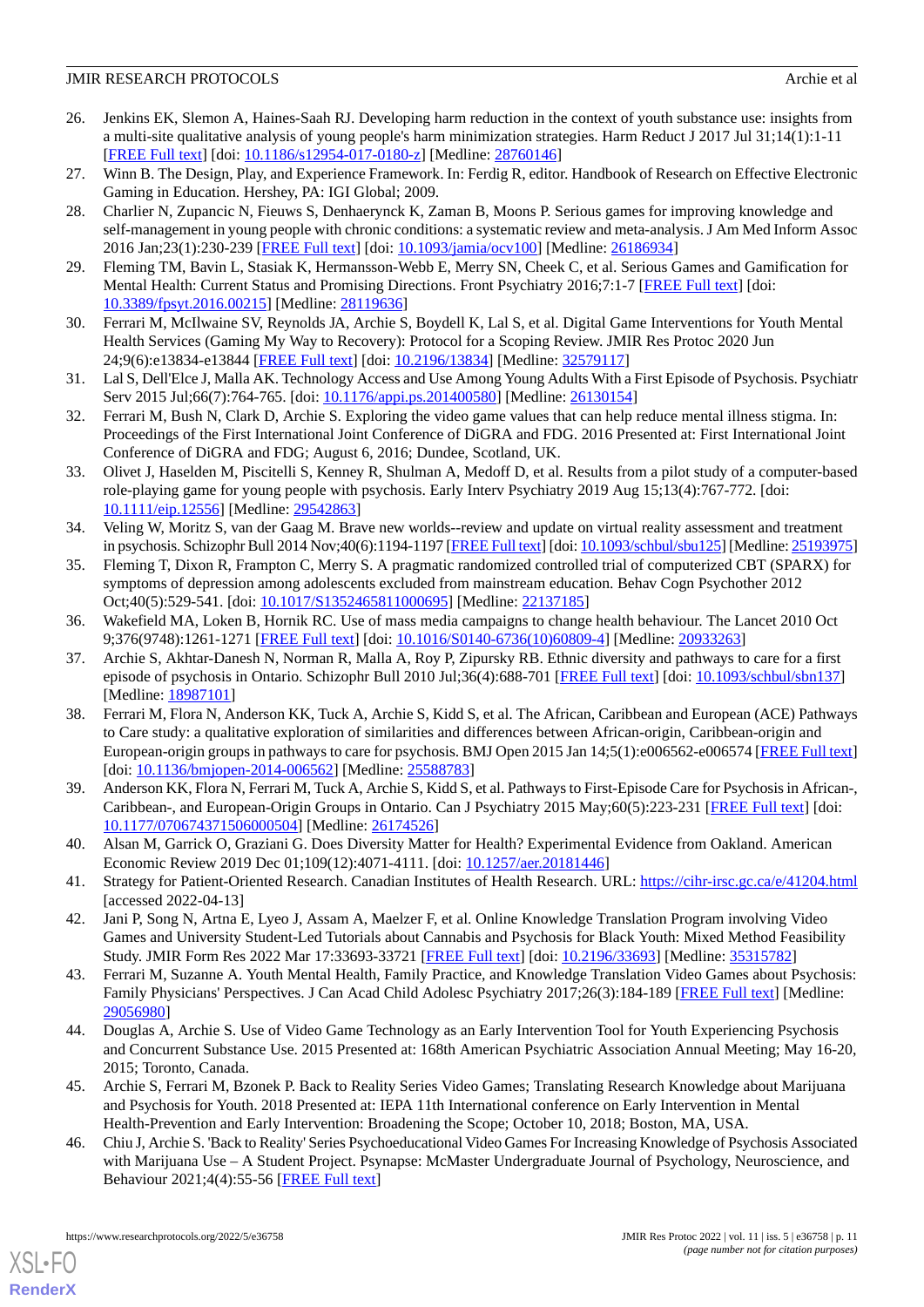- <span id="page-11-0"></span>47. Cookey J, McGavin J, Crocker CE, Matheson K, Stewart SH, Tibbo PG. A Retrospective Study of the Clinical Characteristics Associated with Alcohol and Cannabis use in Early Phase Psychosis. Can J Psychiatry 2020 Jun;65(6):426-435 [\[FREE Full](http://europepmc.org/abstract/MED/32013556) [text](http://europepmc.org/abstract/MED/32013556)] [doi: [10.1177/0706743720905201\]](http://dx.doi.org/10.1177/0706743720905201) [Medline: [32013556\]](http://www.ncbi.nlm.nih.gov/entrez/query.fcgi?cmd=Retrieve&db=PubMed&list_uids=32013556&dopt=Abstract)
- <span id="page-11-2"></span><span id="page-11-1"></span>48. Addington J, Addington D. Patterns, predictors and impact of substance use in early psychosis: a longitudinal study. Acta Psychiatr Scand 2007 Apr;115(4):304-309. [doi: [10.1111/j.1600-0447.2006.00900.x\]](http://dx.doi.org/10.1111/j.1600-0447.2006.00900.x) [Medline: [17355521](http://www.ncbi.nlm.nih.gov/entrez/query.fcgi?cmd=Retrieve&db=PubMed&list_uids=17355521&dopt=Abstract)]
- <span id="page-11-3"></span>49. First M, Williams J, Karg R, Spitzer R. Structured Clinical Interview for DSM-5 Disorders (SCID). Arlington, VA, USA: American Psychiatric Association; 2016.
- <span id="page-11-4"></span>50. McCabe R, Milosevic I, Rowa K, Shnaider P, Pawluk E, Antony M. Diagnostic Assessment Research Tool (DART). Hamilton, ON, Canada: St. Joseph's Healthcare/McMaster University; 2017.
- <span id="page-11-5"></span>51. Community Mental Health Evaluation Initiative. Canadian Mental Health Association. URL: [https://ontario.cmha.ca/](https://ontario.cmha.ca/documents/community-mental-health-evaluation-initiative/) [documents/community-mental-health-evaluation-initiative/](https://ontario.cmha.ca/documents/community-mental-health-evaluation-initiative/) [accessed 2022-04-13]
- <span id="page-11-6"></span>52. Skinner HA. The drug abuse screening test. Addict Behav 1982;7(4):363-371. [doi: [10.1016/0306-4603\(82\)90005-3](http://dx.doi.org/10.1016/0306-4603(82)90005-3)] [Medline: [7183189\]](http://www.ncbi.nlm.nih.gov/entrez/query.fcgi?cmd=Retrieve&db=PubMed&list_uids=7183189&dopt=Abstract)
- <span id="page-11-7"></span>53. Birchwood M, Smith J, Drury V, Healy J, Macmillan F, Slade M. A self-report Insight Scale for psychosis: reliability, validity and sensitivity to change. Acta Psychiatr Scand 1994 Jan;89(1):62-67. [doi: [10.1111/j.1600-0447.1994.tb01487.x](http://dx.doi.org/10.1111/j.1600-0447.1994.tb01487.x)] [Medline: [7908156\]](http://www.ncbi.nlm.nih.gov/entrez/query.fcgi?cmd=Retrieve&db=PubMed&list_uids=7908156&dopt=Abstract)
- <span id="page-11-8"></span>54. Quinn CA, Wilson H, Cockshaw W, Barkus E, Hides L. Development and validation of the cannabis experiences questionnaire - Intoxication effects checklist (CEQ-I) short form. Schizophr Res 2017 Nov;189:91-96. [doi: [10.1016/j.schres.2017.01.048\]](http://dx.doi.org/10.1016/j.schres.2017.01.048) [Medline: [28189531](http://www.ncbi.nlm.nih.gov/entrez/query.fcgi?cmd=Retrieve&db=PubMed&list_uids=28189531&dopt=Abstract)]
- <span id="page-11-9"></span>55. Barkus EJ, Stirling J, Hopkins RS, Lewis S. Cannabis-induced psychosis-like experiences are associated with high schizotypy. Psychopathology 2006;39(4):175-178. [doi: [10.1159/000092678](http://dx.doi.org/10.1159/000092678)] [Medline: [16636640\]](http://www.ncbi.nlm.nih.gov/entrez/query.fcgi?cmd=Retrieve&db=PubMed&list_uids=16636640&dopt=Abstract)
- <span id="page-11-10"></span>56. Di Forti M, Marconi A, Carra E, Fraietta S, Trotta A, Bonomo M, et al. Proportion of patients in south London with first-episode psychosis attributable to use of high potency cannabis: a case-control study. Lancet Psychiatry 2015 Mar;2(3):233-238 [[FREE Full text\]](https://linkinghub.elsevier.com/retrieve/pii/S2215-0366(14)00117-5) [doi: [10.1016/S2215-0366\(14\)00117-5](http://dx.doi.org/10.1016/S2215-0366(14)00117-5)] [Medline: [26359901](http://www.ncbi.nlm.nih.gov/entrez/query.fcgi?cmd=Retrieve&db=PubMed&list_uids=26359901&dopt=Abstract)]
- <span id="page-11-11"></span>57. Grundig T, Common D. What's in your pot? Marketplace tests today's weed. CBC News. 2016. URL: [https://www.cbc.ca/](https://www.cbc.ca/news/canada/marketplace-marijuana-thc-cbd-legalization-1.3861144) [news/canada/marketplace-marijuana-thc-cbd-legalization-1.3861144](https://www.cbc.ca/news/canada/marketplace-marijuana-thc-cbd-legalization-1.3861144) [accessed 2022-04-13]
- <span id="page-11-12"></span>58. Di Forti M, Morgan C, Dazzan P, Pariante C, Mondelli V, Marques TR, et al. High-potency cannabis and the risk of psychosis. Br J Psychiatry 2009 Dec 02;195(6):488-491 [\[FREE Full text\]](http://europepmc.org/abstract/MED/19949195) [doi: [10.1192/bjp.bp.109.064220\]](http://dx.doi.org/10.1192/bjp.bp.109.064220) [Medline: [19949195](http://www.ncbi.nlm.nih.gov/entrez/query.fcgi?cmd=Retrieve&db=PubMed&list_uids=19949195&dopt=Abstract)]
- <span id="page-11-14"></span><span id="page-11-13"></span>59. Health Portfolio Sex- and Gender-Based Analysis Plus Policy: Advancing Equity, Diversity and Inclusion. Health Canada. URL: [https://www.canada.ca/en/health-canada/corporate/transparency/corporate-management-reporting/](https://www.canada.ca/en/health-canada/corporate/transparency/corporate-management-reporting/heath-portfolio-sex-gender-based-analysis-policy.htm) [heath-portfolio-sex-gender-based-analysis-policy.htm](https://www.canada.ca/en/health-canada/corporate/transparency/corporate-management-reporting/heath-portfolio-sex-gender-based-analysis-policy.htm) [accessed 2022-04-13]
- <span id="page-11-15"></span>60. Braun V, Clarke V. Using thematic analysis in psychology. Qualitative Research in Psychology 2006 Jan;3(2):77-101. [doi: [10.1191/1478088706qp063oa\]](http://dx.doi.org/10.1191/1478088706qp063oa)
- <span id="page-11-16"></span>61. Guest G, Bunce A, Johnson L. How Many Interviews Are Enough? Field Methods 2016 Jul 21;18(1):59-82. [doi: [10.1177/1525822x05279903\]](http://dx.doi.org/10.1177/1525822x05279903)
- <span id="page-11-17"></span>62. Half the Sky Movement Multimedia Communication Initiative: An Evaluation of the 9 Minutes Mobile Game and Video. The Communication Initiative. 2013. URL: [https://www.comminit.com/usaid/content/](https://www.comminit.com/usaid/content/half-sky-movement-multimedia-communication-initiative-evaluation-9-minutes-mobile-game-a) [half-sky-movement-multimedia-communication-initiative-evaluation-9-minutes-mobile-game-a](https://www.comminit.com/usaid/content/half-sky-movement-multimedia-communication-initiative-evaluation-9-minutes-mobile-game-a) [accessed 2022-04-13]
- <span id="page-11-18"></span>63. Bowen S. A Guide to Evaluation in Health Research. Canadian Institutes of Health Research. URL: [https://cihr-irsc.gc.ca/](https://cihr-irsc.gc.ca/e/45336.html) [e/45336.html](https://cihr-irsc.gc.ca/e/45336.html) [accessed 2022-04-13]
- <span id="page-11-19"></span>64. Browner W, Newman T, Cummings S, Hulley S. Estimating Sample Size Power. In: Hulley S, Cummings S, Browner W, Grady D, Newman T, editors. Designing Clinical Research. Philadelphia, PA, USA: Lippincott Williams & Wilkins; 2001:65-84.
- <span id="page-11-20"></span>65. Dean KE, Ecker AH, Buckner JD. Anxiety sensitivity and cannabis use-related problems: The impact of race. Am J Addict 2017 Apr 11;26(3):209-214 [\[FREE Full text\]](http://europepmc.org/abstract/MED/28295843) [doi: [10.1111/ajad.12511](http://dx.doi.org/10.1111/ajad.12511)] [Medline: [28295843](http://www.ncbi.nlm.nih.gov/entrez/query.fcgi?cmd=Retrieve&db=PubMed&list_uids=28295843&dopt=Abstract)]
- 66. Henquet C, van Os J, Kuepper R, Delespaul P, Smits M, Campo J, et al. Psychosis reactivity to cannabis use in daily life: an experience sampling study. Br J Psychiatry 2010 Jun 02;196(6):447-453. [doi: [10.1192/bjp.bp.109.072249](http://dx.doi.org/10.1192/bjp.bp.109.072249)] [Medline: [20513854](http://www.ncbi.nlm.nih.gov/entrez/query.fcgi?cmd=Retrieve&db=PubMed&list_uids=20513854&dopt=Abstract)]
- 67. Wallis D, Coatsworth JD, Mennis J, Riggs NR, Zaharakis N, Russell MA, et al. Predicting Self-Medication with Cannabis in Young Adults with Hazardous Cannabis Use. Int J Environ Res Public Health 2022 Feb 07;19(3):1-15 [\[FREE Full text](https://www.mdpi.com/resolver?pii=ijerph19031850)] [doi: [10.3390/ijerph19031850](http://dx.doi.org/10.3390/ijerph19031850)] [Medline: [35162872](http://www.ncbi.nlm.nih.gov/entrez/query.fcgi?cmd=Retrieve&db=PubMed&list_uids=35162872&dopt=Abstract)]

# **Abbreviations**

[XSL](http://www.w3.org/Style/XSL)•FO **[RenderX](http://www.renderx.com/)**

**CBT:** cognitive behavioral therapy **DART:** Diagnostic Assessment Research Tool **DAST:** Drug Abuse Screening Tool **DSM-5:** Diagnostic and Statistical Manual of Mental Disorders, 5th Edition